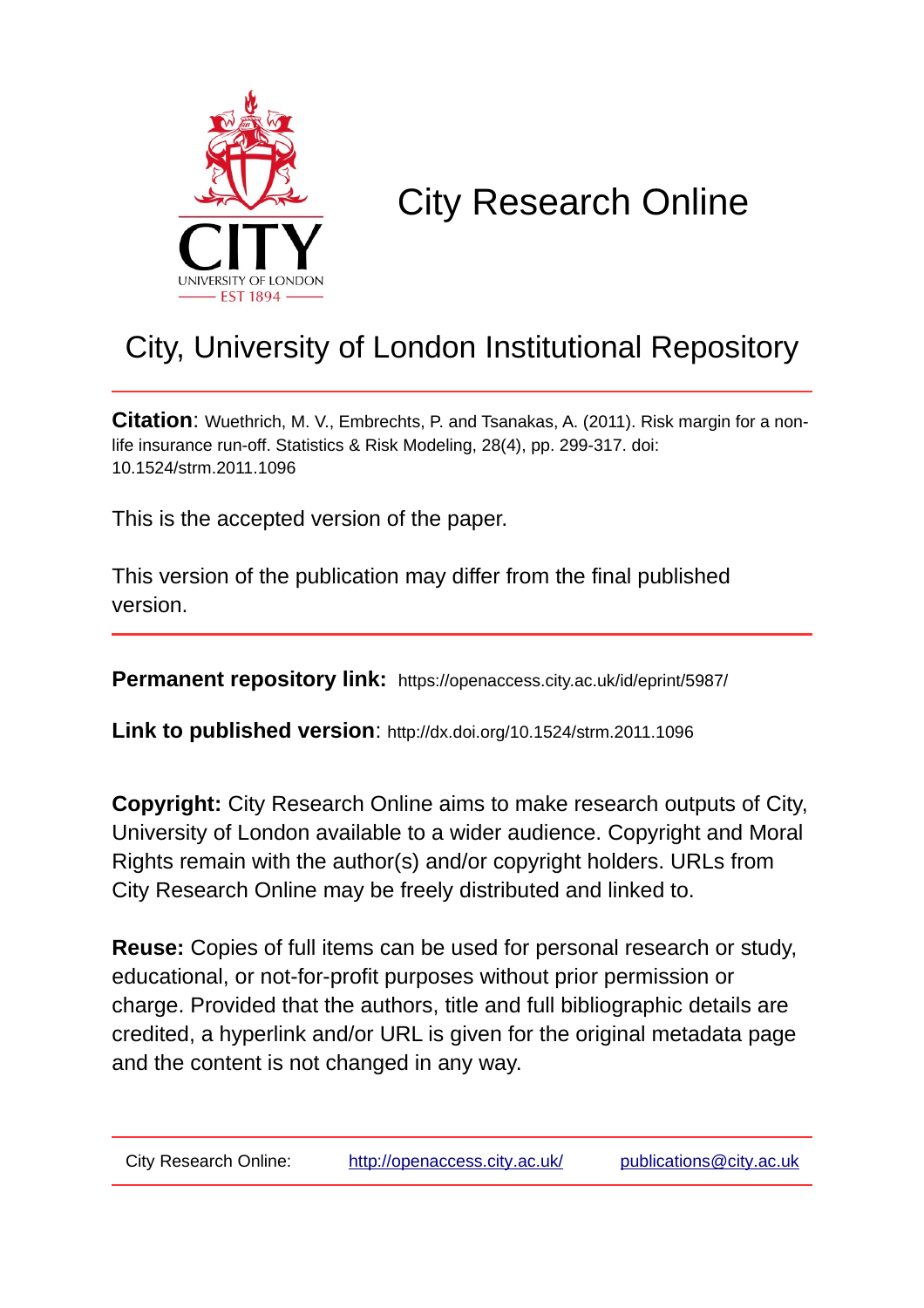## Risk Margin for a Non-Life Insurance Run-Off

Mario V. Wüthrich<sup>\*</sup>, Paul Embrechts<sup>\*†</sup>, Andreas Tsanakas<sup>‡</sup>

September 5, 2011

#### Abstract

For solvency purposes insurance companies need to calculate so-called best-estimate reserves for outstanding loss liability cash flows and a corresponding risk margin for nonhedgeable insurance-technical risks in these cash flows. In actuarial practice, the calculation of the risk margin is often not based on a sound model but various simplified methods are used. In the present paper we properly define these notions and we introduce insurancetechnical probability distortions. We describe how the latter can be used to calculate a risk margin for non-life insurance run-off liabilities in a mathematically consistent way.

Key words. Claims reserving, best-estimate reserves, run-off risks, risk margin, market value margin, one-year uncertainty, claims development result, market-consistent valuation.

## 1 Market-consistent valuation

The main task of an actuary is to predict and value insurance cash flows. These predictions and valuations form the basis for premium calculation as well as for solvency considerations of an insurance company. As a consequence, and in order to be able to successfully run the insurance business, actuaries need to have a good understanding of such insurance cash flows. In most situations, insurance cash flows are not traded on deep and liquid financial markets. Therefore valuation of insurance cash flows basically means pricing in an incomplete financial market setting. Article 75 of the Solvency II Framework Directive (Directive 2009/138/EC) states "liabilities shall be valued at the amount for which they could be transferred, or settled, between two knowledgeable willing parties in an arm's length transaction". The general understanding

<sup>∗</sup>ETH Zurich, RiskLab, Department of Mathematics, 8092 Zurich, Switzerland

<sup>†</sup>Senior Swiss Finance Institute Professor

<sup>‡</sup>Cass Business School, City University, 106 Bunhill Row, London EC1Y 8TZ, UK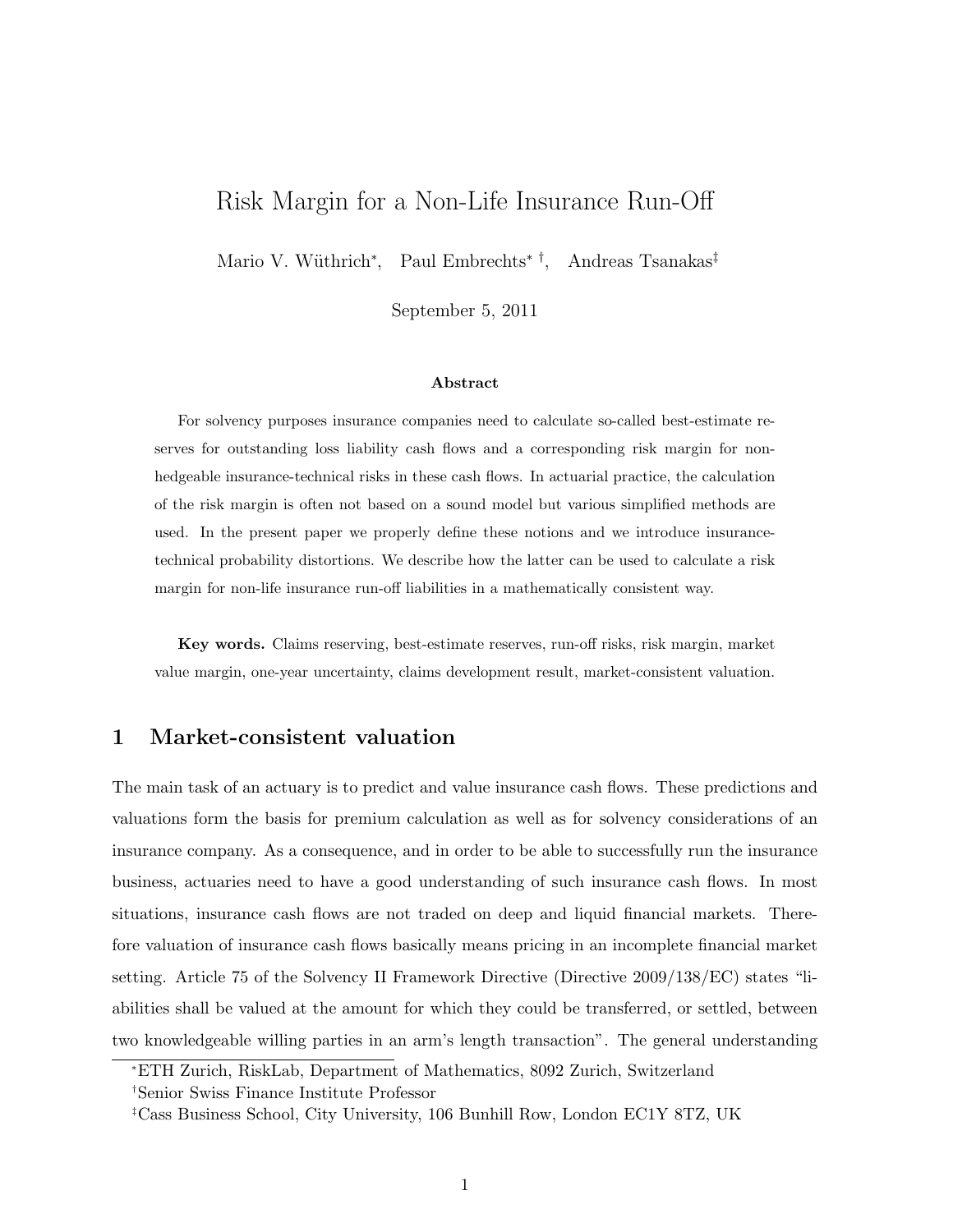is that this amount should consist of two components, namely the so-called best-estimate reserves for the cash flows and a risk margin for non-hedgeable risks in these cash flows. We will discuss these two elements in detail by giving an economically based approach how they can be calculated.

The calculation of the *best-estimate reserves* is fairly straightforward. Article 77 of the Solvency II Framework Directive says "the best estimate shall correspond to the probability-weighted average of future cash-flows, taking account of time value of money ... the calculation of the best estimate shall be based upon up-to-date and credible information ... ". This simply means that the best-estimate reserves are a time value adjusted conditional expectation of future cash flows, conditioned on the information that we have collected up to today.

The calculation of the risk margin has led to more discussion as there is no general understanding on how it should be calculated. The most commonly used approach is the so-called cost-ofcapital approach. The cost-of-capital approach is based on the reasoning that a financial agent provides for every future accounting year the risk bearing capital that protects against adverse developments in the run-off of the insurance cash flows. Since that financial agent provides this yearly protection, a reward in the form of a yearly price is expected. The total of these yearly prices constitutes the so-called cost-of-capital margin which is then set equal to the risk margin. The difficulty with this cost-of-capital approach is that in almost all situations it is not tractable. It involves path-dependent multi-period risk measures; see Salzmann-Wüthrich [10]. In most interesting cases these path-dependent multi-period risk measure loadings can not be calculated analytically, nor can they be calculated numerically in an efficient way because they usually involve large amounts of nested simulations. Therefore, various proxies are used in practice. Probably the two most commonly used proxies are the proportional scaling proxy and the split of total uncertainty proxy; see Salzmann-Wüthrich [10], Wüthrich [13] and Articles TP.5.32 and TP.5.41 of QIS5 [9]. Related papers are Artzner-Eisele  $[1]$  and Möhr  $[8]$ .

In this paper we present a completely different, more economically based approach. We argue that the risk margin should be related to the risk aversion of the financial agent that provides the protection against adverse developments. This risk aversion can be modeled using probability distortion techniques and this will lead to a mathematically fully consistent risk margin. Under the proposed method, risk-adjusted values of insurance cash flows are calculated as expected values after modifying (distorting) the probabilities used. This kind of idea has been used in actuarial practice for a very long time, however typically in the field of life insurance mathematics, corresponding to the construction of first order life tables out of second order life tables. Second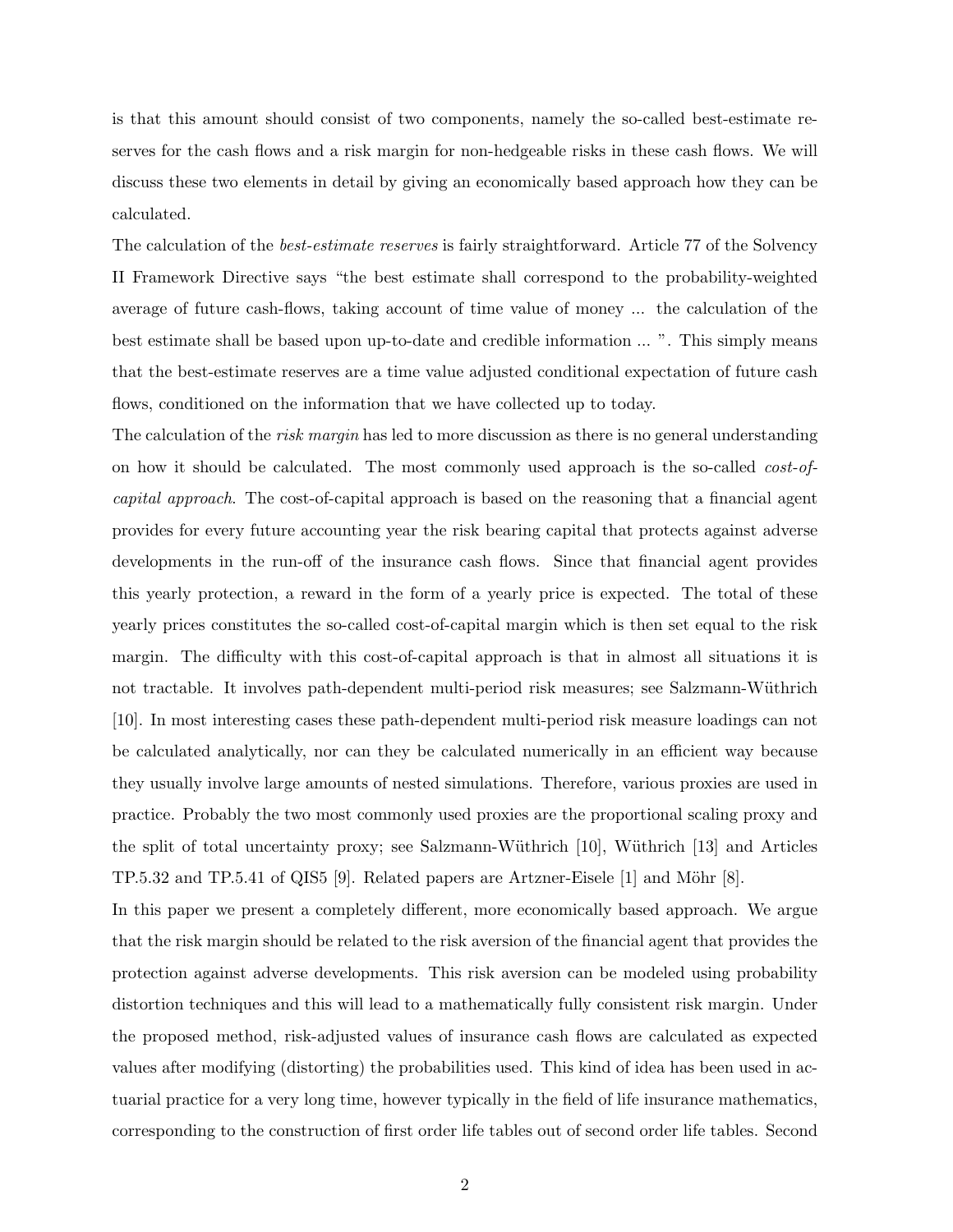order life tables are expected death/survival probabilities whereas for first order life tables a safety loading is added to insure that the (life) insurance premium is sufficiently high.

We apply these ideas to the context of non-life insurance liabilities. We study the run-off of outstanding loss liabilities in a chain ladder framework. Using probability distortions, we develop so-called risk-adjusted chain ladder factors from the classical chain ladder factors. These riskadjusted factors have a surprisingly simple form and allow for a natural inclusion of the risk margin into our considerations. Related literature to these probability distortion considerations (and the related change-of-measure techniques in financial mathematics) are, among others, Bühlmann et al. [2], Denuit et al. [4], Föllmer-Schied [5], Tsanakas-Christofides [11], Wang [12] and Wüthrich et al.  $[14]$ .

The paper is organized as follows. In the next section we define the Bayesian log-normal chain ladder model for claims reserving. Within this model we then calculate the best-estimate reserves as required by the solvency directive; see Section 3 below. In Section 4 we introduce general insurance-technical probability distortions. An explicit choice for the latter then provides the positive risk margin. Finally, in Section 5 we provide a real data example that is based on private liability insurance data. We compare our numerical results to other concepts used in practice. All the proofs of the statements are provided in the Appendix.

## 2 Model assumptions

We assume that a final time horizon  $n \in \mathbb{N}$  is given and consider the insurance cash flow valuation problem in discrete time  $t \in \{0, \ldots, n\}$ . For simplicity we assume that the time unit corresponds to years. We denote the underlying probability space by  $(\Omega, \mathcal{G}, \mathbb{P})$  and assume that, on this probability space, we have two flows of information given by the filtrations  $\mathbb{F} = (\mathcal{F}_t)_{t=0,\dots,n}$  and  $\mathbb{T} = (\mathcal{T}_t)_{t=0,\dots,n}$ . We assume  $\mathcal{F}_0$  and  $\mathcal{T}_0$  are the trivial  $\sigma$ -fields. The filtration  $\mathbb F$  corresponds to the financial market filtration and T corresponds to the insurance-technical filtration. In order to keep the model simple, we assume that these two filtrations are stochastically independent under the probability law  $\mathbb{P}$ ; see also Section 2.6 in Wüthrich et al. [14]. Of course, this last assumption can be rather restrictive in applications, however, we emphasize that it can be relaxed by expressing insurance liabilities in the right financial units; see the valuation portfolio construction in Wüthrich et al. [14].

This independent decoupling into financial variables adapted to F and insurance-technical vari-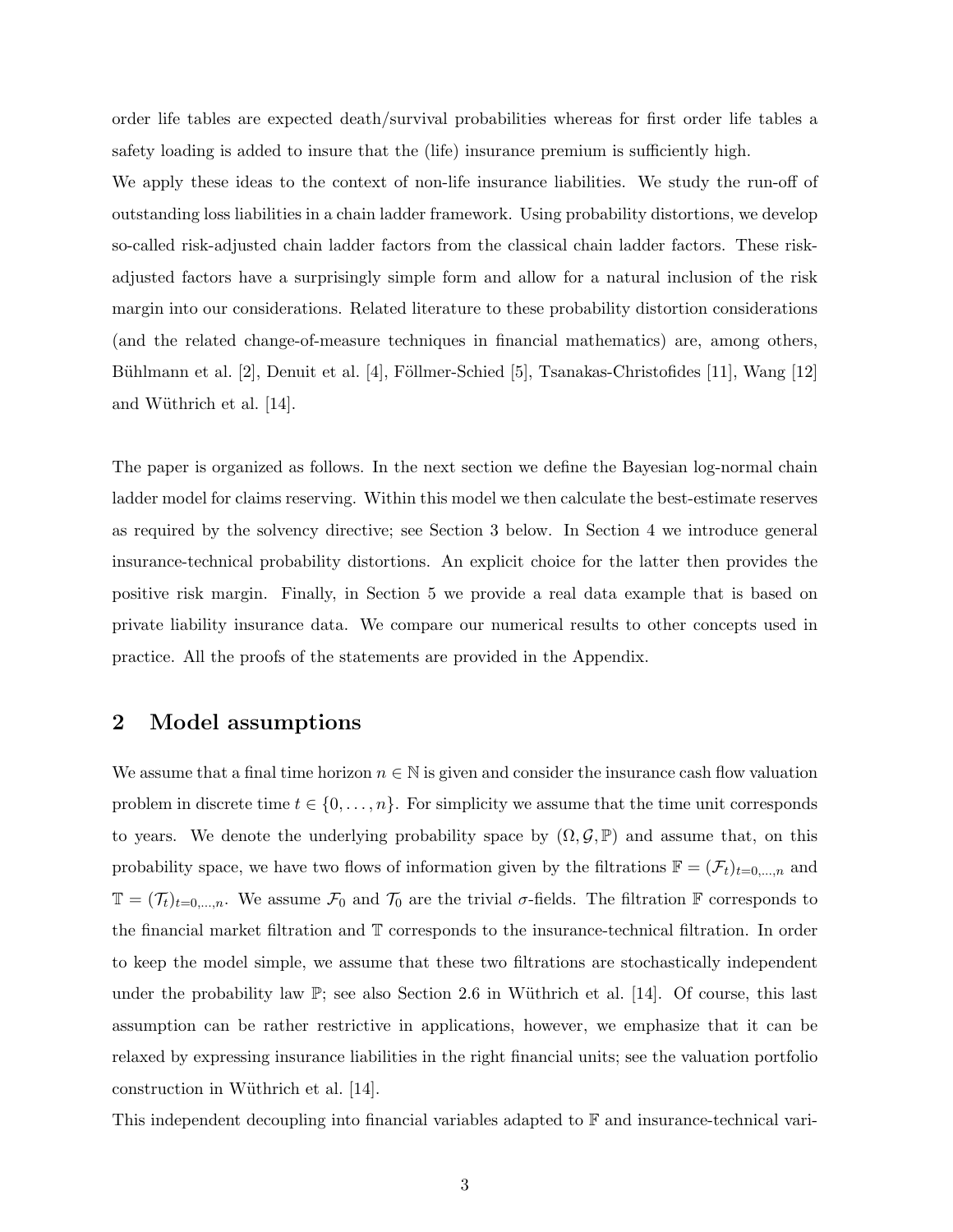ables adapted to  $\mathbb T$  implies that we can replicate *expected* insurance cash flows in terms of defaultfree zero coupon bonds; see Assumption 5.1 and Remark 5.2 in Wüthrich et al.  $[14]$ . This is in-line with Article 77 of the Solvency II Framework Directive, but needs to be questioned if we have no independent decoupling into financial and insurance-technical variables.

Insurance cash flows are denoted by  $X_{i,j}$ , where  $i \in \{1, ..., I\}$  are the accident years of the insurance claims (origin years) and  $j \in \{0, \ldots, J\}$  are the development years of these insurance claims (payment delays). We assume that all claims are settled after development year J and that  $I \geq J+1$ . With this terminology, cash flow  $X_{i,j}$  is paid in accounting year  $k = i + j$ . This provides the accounting year cash flows (over all accident years  $i \in \{1, \ldots, I\}$ )

$$
X_k = \sum_{i+j=k} X_{i,j} = \sum_{i=1 \vee (k-J)}^{I \wedge k} X_{i,k-i} = \sum_{j=0 \vee (k-I)}^{J \wedge (k-1)} X_{k-j,j}.
$$

We denote the total cash flow by  $\mathbf{X} = (X_1, \ldots, X_n)$  and the outstanding loss liabilities at time  $t < n$  are given by

$$
\mathbf{X}_{(t+1)} = (0, \dots, 0, X_{t+1}, \dots, X_n).
$$

Thus, our aim is to model, predict and value this outstanding loss liability cash flow  $\mathbf{X}_{(t+1)}$  for every  $t < n$ . For the modeling of the cash flow **X** we use the following Bayesian chain ladder model.

## Model 2.1 (Bayesian log-normal chain ladder model) We assume  $n = I + J$  and

- $\mathcal{T}_t = \sigma \{X_{i,j}; i+j \leq t, i = 1, ..., I, j = 0, ..., J\}$  for all  $t = 1, ..., I + J;$
- conditionally, given  $\Phi = (\Phi_0, \ldots, \Phi_{J-1})$  and  $\sigma = (\sigma_0, \ldots, \sigma_{J-1})$ , we have
	- $X_{i,j}$  are independent for different accident years i;
	- cumulative payments  $C_{i,j} = \sum_{l=0}^{j} X_{i,l}$  satisfy

$$
\xi_{i,j+1} \stackrel{\text{def.}}{=} \log \left( \frac{C_{i,j+1}}{C_{i,j}} - 1 \right) \Big|_{\mathcal{T}_{i+j}, \Phi, \sigma} \sim \mathcal{N} \left( \Phi_j, \sigma_j^2 \right)
$$

for  $i = 0, \ldots, J-1$  and  $i = 1, \ldots, I$ :

•  $\sigma > 0$  is deterministic and  $\Phi_j$ ,  $j = 0, \ldots, J-1$ , are independent with

$$
\Phi_j \ \sim \ \mathcal{N} \left( \phi_j, s_j^2 \right),
$$

with prior parameters  $\phi_j$  and  $s_j > 0$ , and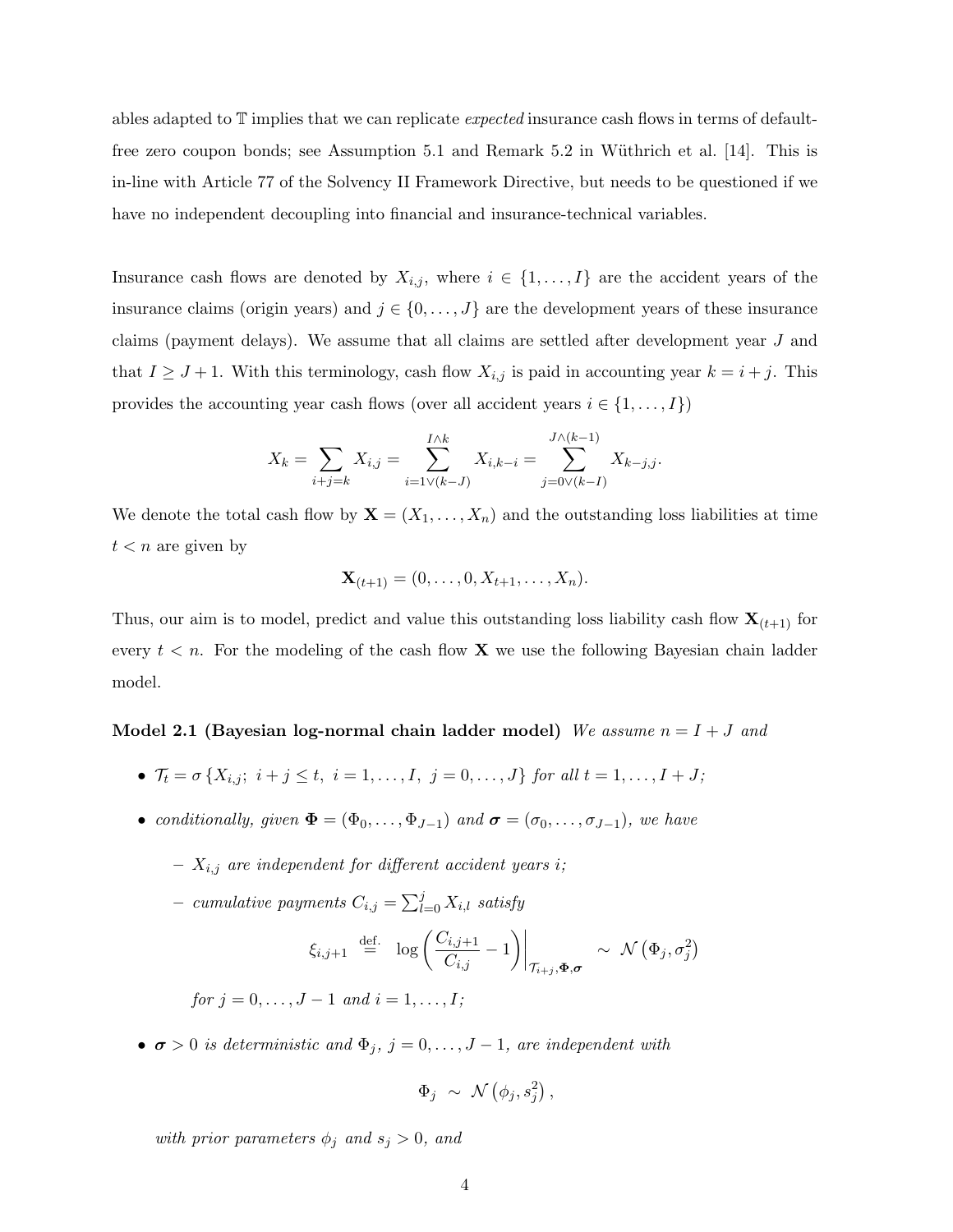#### •  $(X_{1,0},...,X_{I,0})$  and  $\Phi$  are independent.

We assume that the insurance-technical filtration  $\mathbb T$  is generated by the insurance cash flows  $X_{i,j}$ . This suggests that this is the only insurance-technical information available to solve the cash flow prediction problem. Moreover, since we have assumed independence between F and T we know that the time value adjustments of cash flows need to be done with default-free zero coupon bonds. This immediately implies that the best-estimate reserves for the outstanding loss liabilities at time  $t < n$  are given by

$$
\mathcal{R}_t\left(\mathbf{X}_{(t+1)}\right) = \sum_{k \geq t+1} \mathbb{E}\left[X_k|\mathcal{T}_t\right] P(t,k) = \sum_{k \geq t+1} \sum_{i+j=k} \mathbb{E}\left[X_{i,j}|\mathcal{T}_t\right] P(t,k), \tag{2.1}
$$

where  $P(t, k)$  is the price at time t of the default-free zero coupon bond that matures at time k. This definition of best-estimate reserves provides the necessary martingale framework for the joint filtration of  $\mathbb F$  and  $\mathbb T$  (under the measure  $\mathbb P$ ) which in these terms provides an arbitrage-free pricing framework; for more details see Chapter 2 in Wüthrich et al.  $[14]$ .

We have chosen a Bayesian Ansatz in the assumptions of Model 2.1. The advantage of a Bayesian model is that the parameter uncertainty is, in a natural way, included in the model, and parameter estimation is canonical using posterior distributions. Moreover, we have chosen an exact credibility model (see Bühlmann-Gisler  $[3]$ , Chapter 2) which has the advantage that we obtain closed form solutions for posterior distributions. However, our analysis is by no means restricted to the Bayesian log-normal chain ladder model. Other models can be solved completely analogously, but in some cases one has to rely on simulation methods such as the Markov Chain Monte Carlo (MCMC) simulation methodology.

#### 3 Best-estimate reserves calculation

In formula  $(2.1)$  we have defined the best-estimate reserves. In this section we calculate these best-estimate reserves explicitly for Model 2.1. We assume that  $t \geq I$ , which implies that at time t all initial payments  $X_{i,0}$  have been observed for accident years  $i \in \{1, \ldots, I\}$ . For  $i + j > t$  we then obtain, using the tower property for conditional expectations (note that we also condition on the model parameters  $\Phi$ ),

$$
\mathbb{E}\left[X_{i,j}|\mathcal{T}_t, \Phi\right] = C_{i,t-i} \left(\prod_{l=t-i}^{j-2} \left(\exp\left\{\Phi_l + \sigma_l^2/2\right\} + 1\right)\right) \exp\left\{\Phi_{j-1} + \sigma_{j-1}^2/2\right\}.
$$
 (3.1)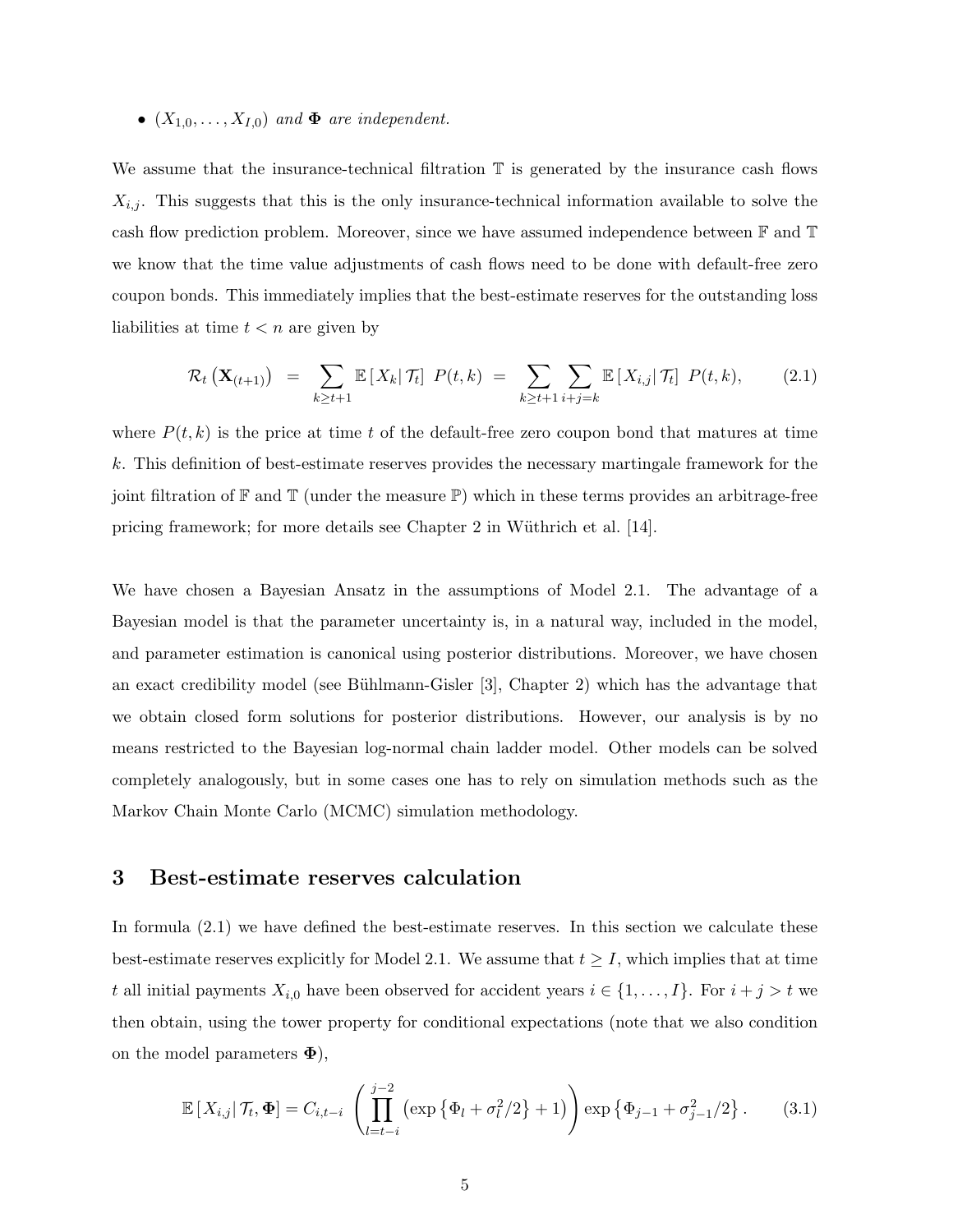For a proof, we refer to Lemma 5.2 in Wüthrich-Merz  $[15]$ . Formula  $(3.1)$  implies that we would like to do Bayesian inference on  $\pmb{\Phi}$ , given the observations  $\mathcal{T}_t$ . That is, we would like to determine the posterior distribution of  $\Phi$  at time t. This then provides the Bayesian predictor

$$
\mathbb{E}\left[X_{i,j}\right|\mathcal{T}_t\right] = C_{i,t-i} \mathbb{E}\left[\left(\prod_{l=t-i}^{j-2} \left(\exp\left\{\Phi_l + \sigma_l^2/2\right\} + 1\right)\right) \exp\left\{\Phi_{j-1} + \sigma_{j-1}^2/2\right\} \middle| \mathcal{T}_t\right].
$$

In Model 2.1 we can explicitly provide the posterior density of  $\Phi$ , given the observations  $\mathcal{T}_t$ :

$$
h(\Phi|\mathcal{T}_t) \propto \prod_{j=0}^{J-1} \exp \left\{-\frac{1}{2s_j^2}(\Phi_j - \phi_j)^2\right\} \prod_{i=1}^{I} \prod_{j=1}^{(t-i)\wedge J} \exp \left\{-\frac{1}{2\sigma_{j-1}^2}(\xi_{i,j} - \Phi_{j-1})^2\right\}.
$$

The first term on the right-hand side is the prior information about the parameters  $\Phi$ , the second term is the likelihood function of the observations, given the parameters  $\Phi$ . This posterior density immediately provides the following theorem.

**Theorem 3.1** In Model 2.1, the posteriors of  $\Phi_j$ , given  $\mathcal{T}_t$  with  $t \geq I$ , are independent normally distributed random variables with

$$
\Phi_j|_{\mathcal{T}_t} \;\sim\; \mathcal{N}\left(\phi_j^{(t)},(s_j^{(t)})^2\right),
$$

and posterior parameters

$$
\phi_j^{(t)} = (s_j^{(t)})^2 \left[ \frac{\phi_j}{s_j^2} + \frac{1}{\sigma_j^2} \sum_{i=1}^{(t-j-1)\wedge I} \xi_{i,j+1} \right] \quad \text{and} \quad (s_j^{(t)})^2 = \left( \frac{1}{s_j^2} + \frac{(t-j-1)\wedge I}{\sigma_j^2} \right)^{-1}.
$$

Theorem 3.1 implies that

$$
\phi_j^{(t)} = \mathbb{E}[\Phi_j | \mathcal{T}_t] = \beta_j^{(t)} \overline{\xi}_j^{(t)} + \left(1 - \beta_j^{(t)}\right) \phi_j, \qquad (3.2)
$$

with sample mean and credibility weight given by

$$
\overline{\xi}_j^{(t)} = \frac{1}{(t-j-1)\wedge I} \sum_{i=1}^{(t-j-1)\wedge I} \xi_{i,j+1} \quad \text{and} \quad \beta_j^{(t)} = \frac{[(t-j-1)\wedge I] s_j^2}{\sigma_j^2 + [(t-j-1)\wedge I] s_j^2}.
$$

Hence, the posterior mean of  $\Phi_j$  is a credibility weighted average between the sample mean  $\bar{\xi}_j^{(t)}$ j and the prior mean  $\phi_j$  with credibility weight  $\beta_i^{(t)}$  $j^{(l)}$ . For non-informative prior information we let  $s_j \to \infty$  and find that  $\beta_j^{(t)} \to 1$  which means that we give full credibility to the observation based parameter estimate  $\bar{\xi}_i^{(t)}$  $j^{(i)}$ . For perfect prior information we let  $s_j \to 0$  and conclude that  $\beta_j^{(t)} \to 0$ , i.e. we give full credibility to the prior estimate  $\phi_j$ .

Using the posterior independence and Gaussian properties of  $\Phi_j$  we obtain the following corollary for the Bayesian predictor.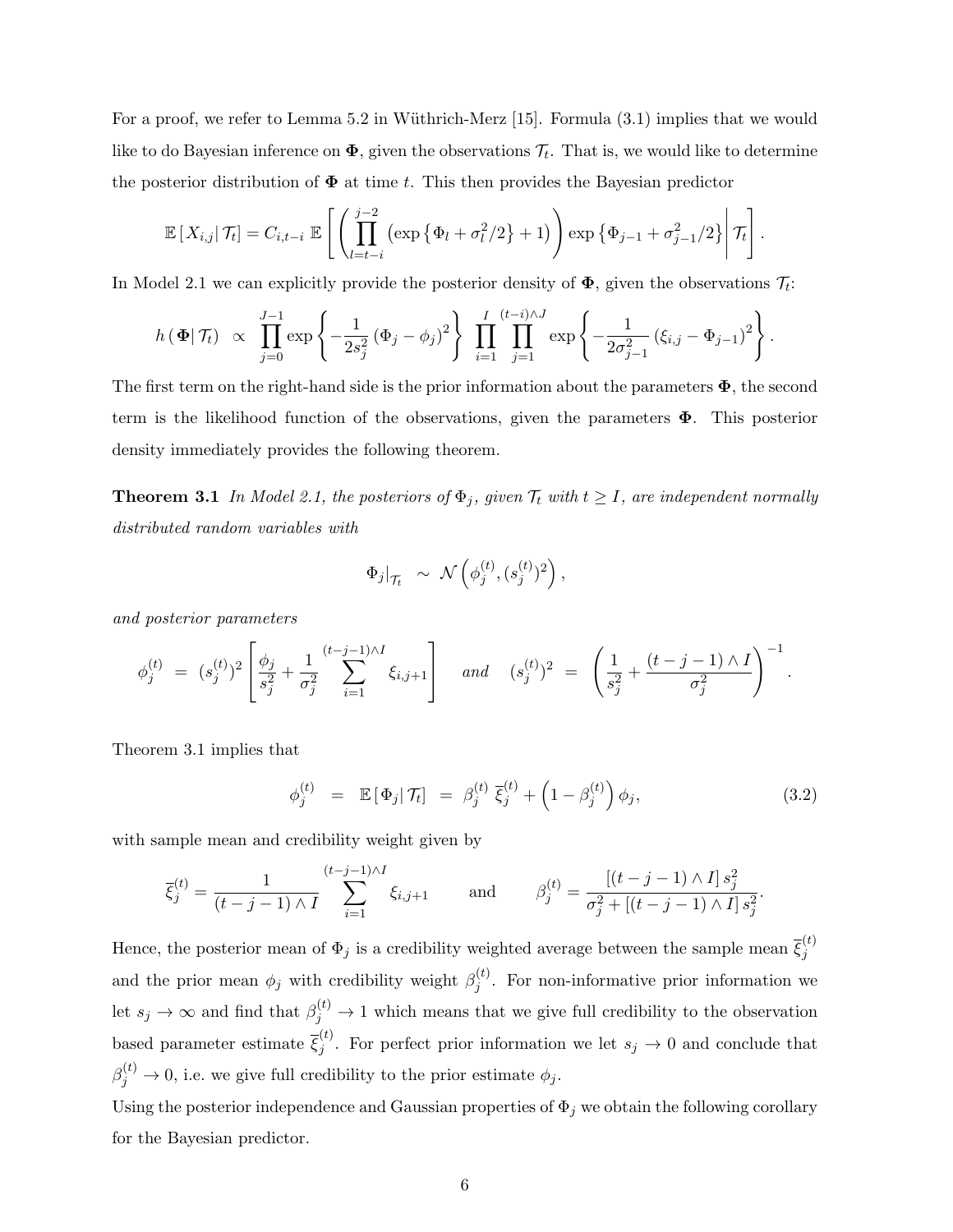Corollary 3.2 In Model 2.1 we obtain, for  $i + j > t \geq I$ ,

$$
\mathbb{E}\left[X_{i,j}|\mathcal{T}_t\right] = C_{i,t-i} \left(\prod_{l=t-i}^{j-2} f_l^{(t)}\right) \left(f_{j-1}^{(t)}-1\right),
$$

with posterior chain ladder factors

$$
f_l^{(t)} = \mathbb{E} \left[ \exp \left\{ \Phi_l + \sigma_l^2 / 2 \right\} + 1 \middle| \mathcal{T}_t \right] = \exp \left\{ \phi_l^{(t)} + (s_l^{(t)})^2 / 2 + \sigma_l^2 / 2 \right\} + 1.
$$

Moreover,  $(f_l^{(t)})$  $\ell_l^{(t)}$ <sub>l</sub> $=0,\ldots,n$  are  $(\mathbb{P}, \mathbb{T})$ -martingales for all  $l=0,\ldots,J-1$ .

This lemma has the consequence that, in Model 2.1, the best-estimate reserves at time  $t \geq I$ are given by

$$
\mathcal{R}_t\left(\mathbf{X}_{(t+1)}\right) = \sum_{i=t+1-J}^{I} C_{i,t-i} \sum_{j=t-i+1}^{J} \left(\prod_{l=t-i}^{j-2} f_l^{(t)}\right) \left(f_{j-1}^{(t)} - 1\right) P(t, i+j). \tag{3.3}
$$

This solves the question about the calculation of best-estimate reserves for outstanding loss liabilities: it is a probability-weighted, time value adjusted amount that considers the most recent available information. We now turn to the more challenging calculation of the risk margin which covers deviations from these best-estimate reserves.

## 4 Risk-adjusted reserves and risk margin

In this section we define the risk margin using the economic argument that a risk averse financial agent will ask for a premium that is higher than the conditionally expected discounted claim. This will be achieved by introducing a probability distortion on the payments  $X_{i,j}$  which will lead to the so-called risk-adjusted reserves  $\mathcal{R}_t^+ (\mathbf{X}_{(t+1)})$  at time t. The risk margin at time t can then by defined as the difference

$$
\text{RM}_{t}\left(\mathbf{X}_{(t+1)}\right) = \mathcal{R}_{t}^{+}\left(\mathbf{X}_{(t+1)}\right) - \mathcal{R}_{t}\left(\mathbf{X}_{(t+1)}\right),\tag{4.1}
$$

which will be strictly positive under an appropriate probability distortion. Before doing this explicitly for the Bayesian chain ladder model, we describe the probability distortions that we are going to use in more generality. The crucial idea is that we introduce a density process  $\varphi =$  $(\varphi_0, \ldots, \varphi_n)$  that modifies the probabilities in an appropriate way. The probability distortion functions introduced by Wang [12] relate to our framework in sufficiently smooth cases and the change-of-measure techniques from financial mathematics are obtained by the transformations presented in Sections 2.5 and 2.6 of Wüthrich et al. [14].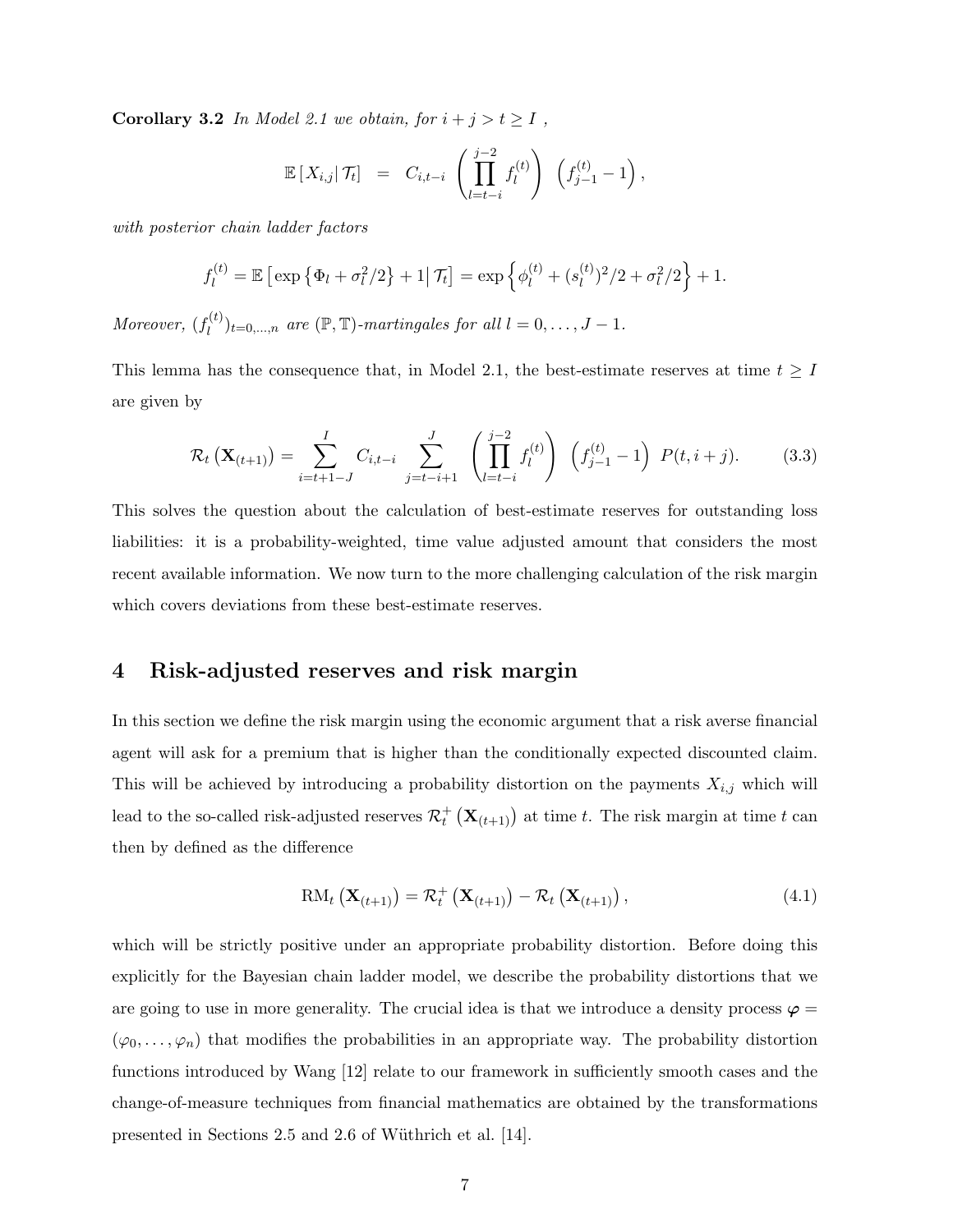#### 4.1 Insurance-technical probability distortions

An insurance-technical probability distortion  $\varphi = (\varphi_0, \ldots, \varphi_n)$  is a T-adapted and strictly positive stochastic process that is a  $(\mathbb{P}, \mathbb{T})$ -martingale with normalization  $\varphi_0 = 1$ . This is exactly the definition given in (2.103) of Wüthrich et al. [14] and means that  $\varphi$  is a density process w.r.t.  $(\mathbb{P}, \mathbb{T})$  (which can be used for a change-of-measure). For a cash flow **X** we can then define the risk-adjusted units by

$$
\Lambda_{t,k} = \frac{1}{\varphi_t} \mathbb{E} \left[ \varphi_k \ X_k \middle| \mathcal{T}_t \right].
$$

In view of (2.1), the risk-adjusted reserves are then defined by

$$
\mathcal{R}_t^+\left(\mathbf{X}_{(t+1)}\right) \ = \ \sum_{k \geq t+1} \Lambda_{t,k} \ P(t,k) \ = \ \sum_{k \geq t+1} \sum_{i+j=k} \frac{1}{\varphi_t} \ \mathbb{E}\left[\varphi_k \ X_{i,j} | \ \mathcal{T}_t\right] \ P(t,k). \tag{4.2}
$$

For the choice  $\varphi \equiv 1$  the best-estimate reserves and the risk-adjusted reserves coincide, but for an appropriate risk averse choice of  $\varphi$  we will obtain a strictly positive risk margin  $\text{RM}_{t}\left(\mathbf{X}_{(t+1)}\right)$ . For the latter, it is required that  $\varphi_k|\mathcal{T}_t$  and  $X_k|\mathcal{T}_t$  are positively correlated, where in this case (using the martingale property of  $\varphi$ )

$$
\Lambda_{t,k} = \frac{1}{\varphi_t} \mathbb{E} [\varphi_k X_k | \mathcal{T}_t] \geq \frac{1}{\varphi_t} \mathbb{E} [\varphi_k | \mathcal{T}_t] \mathbb{E} [X_k | \mathcal{T}_t] = \mathbb{E} [X_k | \mathcal{T}_t].
$$

This correlation inequality is often achieved by using the Fortuin-Kasteleyn-Ginibre (FKG) inequality from [6], which sometimes is also called the supermodular property. The positive correlatedness implies that more probability weight is given to adverse scenarios. In order to have time-consistency w.r.t. to risk aversion, we require that  $(\Lambda_{t,k})_{t=0,\dots,n}$  is a  $(\mathbb{P},\mathbb{T})$  supermartingale. This implies that

$$
\mathbb{E}\left[\Lambda_{t+1,k}-\mathbb{E}\left[X_k|\mathcal{T}_{t+1}\right]|\mathcal{T}_t\right] \leq \Lambda_{t,k}-\mathbb{E}\left[X_k|\mathcal{T}_t\right],\tag{4.3}
$$

which says that, in expectation, the risk margin is constantly released over time.

#### 4.2 Risk-adjusted reserves for the Bayesian chain ladder model

In the previous section, using insurance-technical probability distortions, we have given the general concept for the calculation of a positive risk margin. In the present section we give an explicit example for the insurance-technical probability distortion  $\varphi$  that will fit to our Bayesian chain ladder model. We make the following particular choice:

$$
\varphi_n = \prod_{j=1}^J \exp\left\{\alpha_1 \sum_{i=1}^I \xi_{i,j} + \alpha_2 \Phi_{j-1} - (I\alpha_1 + \alpha_2) \phi_{j-1} - (I\alpha_1 + \alpha_2)^2 \frac{s_{j-1}^2}{2} - I\alpha_1^2 \frac{\sigma_{j-1}^2}{2}\right\},\tag{4.4}
$$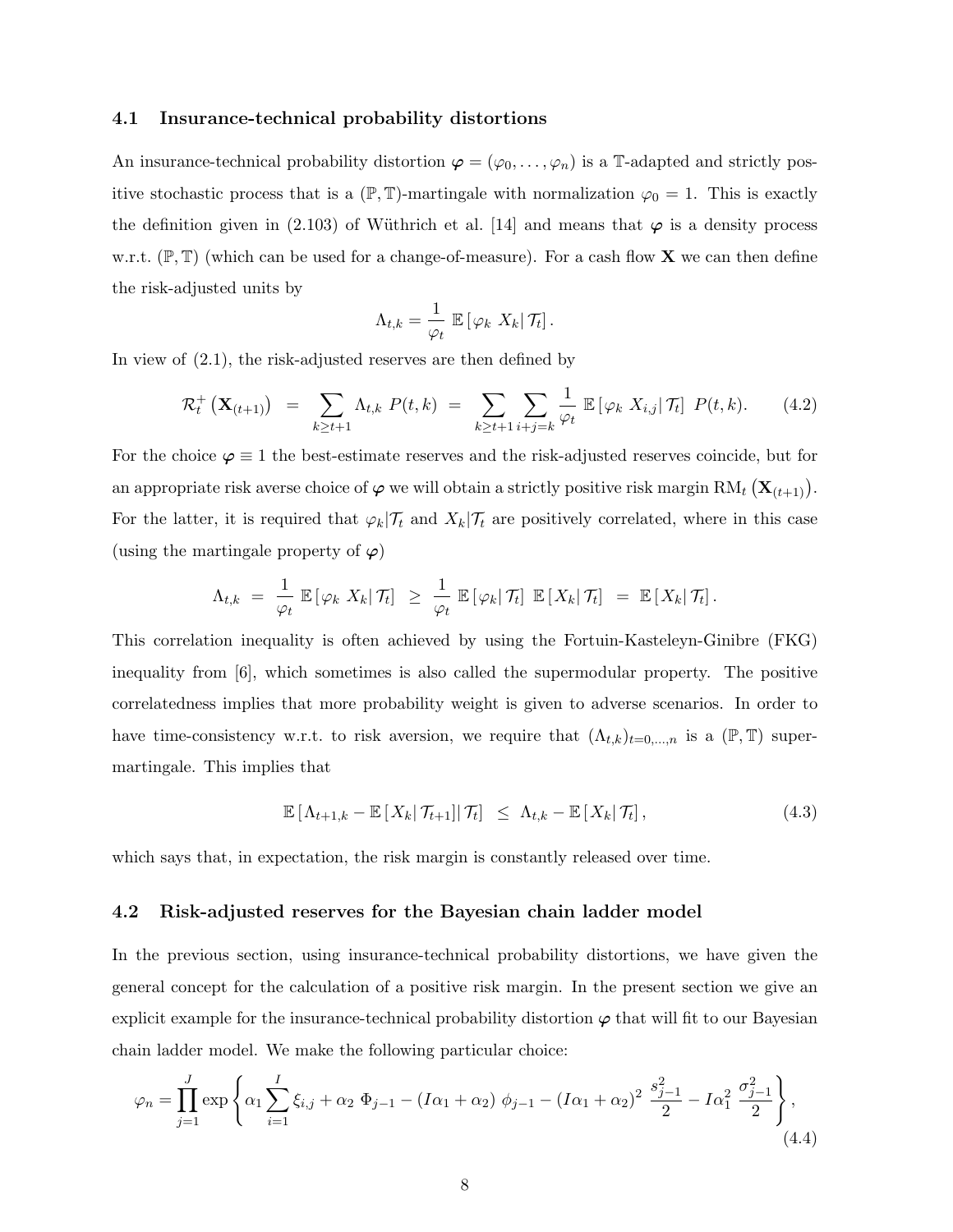where  $\alpha_1, \alpha_2 \geq 0$  are fixed constants. As will become apparent below, the parameters  $\alpha_1$  and  $\alpha_2$  characterize risk aversion:  $\alpha_1$  relates to the process risk in  $\xi_{i,j}$  and  $\alpha_2$  to the parameter uncertainty in  $\Phi$ . We then define the insurance-technical probability distortion  $\varphi$  by  $\varphi_t =$  $\mathbb{E} \left[ \varphi_n \right| \mathcal{T}_t \right].$ 

#### **Lemma 4.1**  $\varphi$  is a strictly positive and normalized  $(\mathbb{P}, \mathbb{T})$ -martingale.

The proof of the lemma is provided in the appendix. We are now ready to state our main theorem.

**Theorem 4.2** In Model 2.1 we have, for  $k > t \geq I$  and  $i \in \{k-J,\ldots,I\}$ ,

$$
\frac{1}{\varphi_t} \mathbb{E} \left[ \varphi_k \ X_{i,k-i} | \mathcal{T}_t \right] = C_{i,t-i} \left( \prod_{l=t-i}^{k-i-2} f_l^{(+t)} \right) \left( f_{k-i-1}^{(+t)} - 1 \right),
$$

with risk-adjusted chain ladder factors

$$
f_l^{(+t)} = \exp\left\{\phi_l^{(t)} + \frac{(s_l^{(t)})^2}{2} + \frac{\sigma_l^2}{2}\right\} \exp\left\{(\alpha_2 + [I - (t - l - 1)]\alpha_1)(s_l^{(t)})^2 + \alpha_1\sigma_l^2\right\} + 1.
$$

The theorem is proved in the appendix. In view of Corollary 3.2 and Theorem 4.2 we obtain, for  $l \geq t - I$ , the inequality  $f_l^{(+t)} \geq f_l^{(t)}$  $\ell_l^{(t)}$ . The posterior chain ladder factors  $f_l^{(t)}$  $\mathbf{u}_l^{(t)}$  provide the best-estimate reserves at time t, the risk-adjusted chain ladder factors  $f_l^{(+t)}$  $\ell_l^{(+\iota)}$  provide riskadjusted reserves that consider both process risk in  $\xi_{i,j}$  and parameter uncertainty in  $\Phi_j$ . The risk-adjusted reserves are then given by

$$
\mathcal{R}_t^+\left(\mathbf{X}_{(t+1)}\right) = \sum_{i=t+1-J}^I C_{i,t-i} \sum_{j=t-i+1}^J \left(\prod_{l=t-i}^{j-2} f_l^{(+t)}\right) \left(f_{j-1}^{(+t)} - 1\right) P(t, i+j), \tag{4.5}
$$

and we obtain a positive risk margin  $\text{RM}_t\left(\mathbf{X}_{(t+1)}\right)$ .

#### Remarks.

• We observe that it is fairly easy to calculate the risk-adjusted reserves in the Bayesian log-normal chain ladder Model 2.1 with probability distortion (4.4), all that we need to do is to modify the chain ladder factors appropriately:

$$
f_l^{(+t)} = \left(f_l^{(t)} - 1\right) \exp\left\{ (\alpha_2 + [I - (t - l - 1)]\alpha_1) \left(s_l^{(t)}\right)^2 + \alpha_1 \sigma_l^2 \right\} + 1. \tag{4.6}
$$

The following function for  $l \geq t - I \geq 0$ ,

$$
\tau_{l,t}(\alpha_1,\alpha_2) = \exp\left\{ (\alpha_2 + [I - (t - l - 1)]\alpha_1) (s_l^{(t)})^2 + \alpha_1 \sigma_l^2 \right\} \ge 1
$$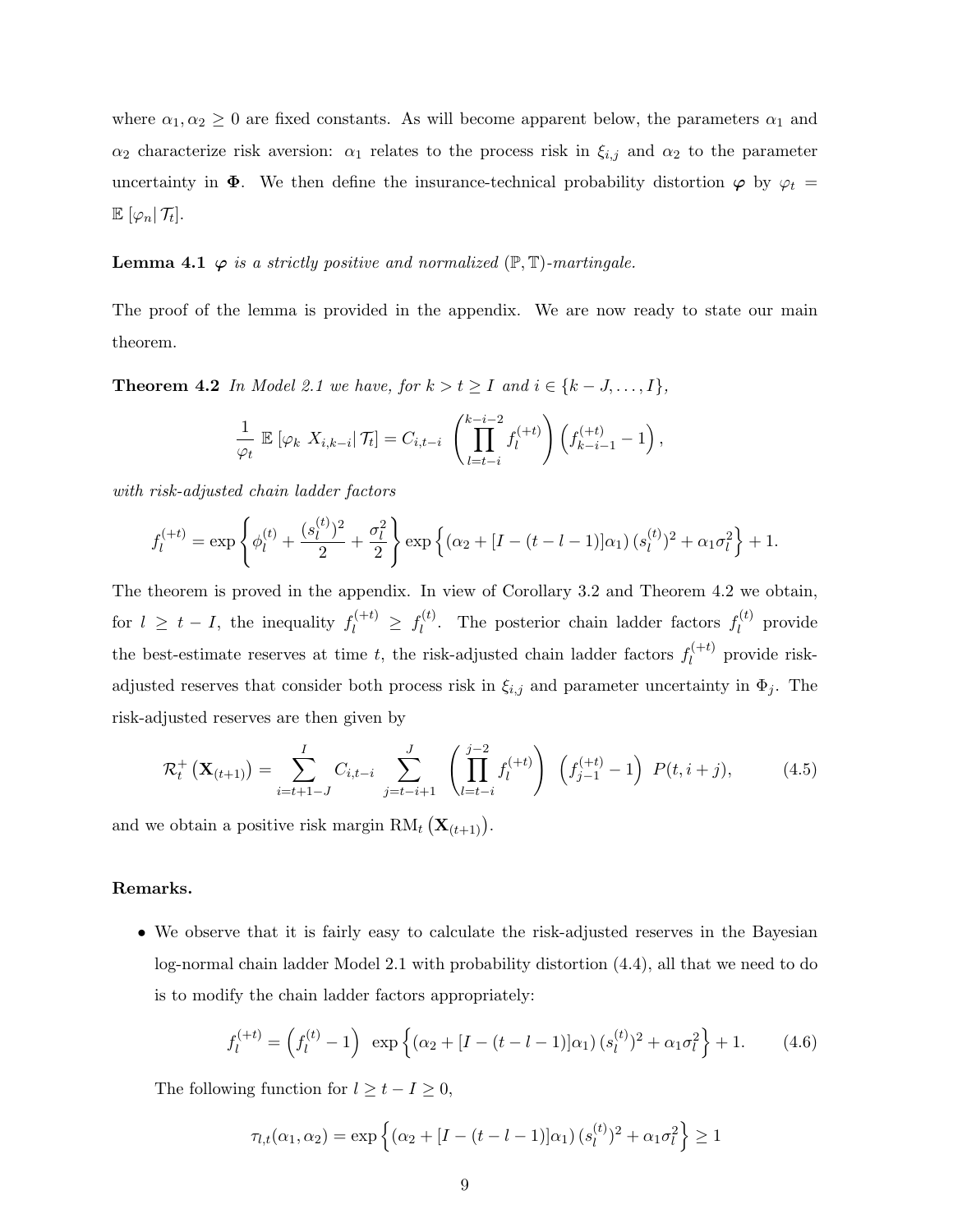exactly reflects this modification according to the risk aversion parameters  $\alpha_1 \geq 0$  and  $\alpha_2 \geq 0$ . Note that  $\tau_{l,t}(\alpha_1, \alpha_2)$  is deterministic and, as stated before, represents the level of prudence similar to the construction of the first and second order life tables in life insurance.

- The parameter  $\alpha_2$  reflects risk aversion in the parameter uncertainty and the parameter  $\alpha_1$ reflects risk aversion in the process risk. However,  $\alpha_1$  also influences parameter uncertainty because in the Bayesian analysis we do inference on the parameters from the observed information  $\mathcal{T}_t$ .
- This concept of constructing risk-adjusted chain ladder factors is by no means exclusive to the Bayesian log-normal chain ladder model. It can be applied to other chain ladder models, or even more broadly, to every claims reserving and pricing model (similar as the risk neutral measure constructions in financial mathematics). It hence yields a very general concept for constructing a risk margin. We have chosen the Bayesian log-normal chain ladder model because of its practical relevance and because it allows for closed form solutions, helping interpretation. Note that (4.4) gives a special type of probability distortion, other choices could have been made. The remaining, more economic and regulatory, question then is: which are alternative constructions of insurance-technical probability distortions used in practice, and how should these be calibrated?

#### 4.3 Expected run-off of the risk margin

In this subsection we study the expected run-off of the best-estimate and of the risk-adjusted reserves. For this, we need the following lemma.

Lemma 4.3 For  $l \geq t - I \geq s - I \geq 0$  we have

$$
f_l^{(+t,s)} = \mathbb{E}\left[f_l^{(+t)}\middle|\mathcal{T}_s\right] = \left(f_l^{(s)} - 1\right)\tau_{l,t}(\alpha_1, \alpha_2) + 1.
$$

The proof of this lemma immediately follows from (4.6) and the martingale property of the chain ladder factors  $(f_l^{(t)})$  $\mathcal{L}_{l}^{(t)}$ <sub> $(t)$ </sub>, Observe that  $\tau_{l,t}(\alpha_1,\alpha_2)$  is decreasing in t which gives the super-martingale property (4.3). Moreover, we have the following theorem.

**Theorem 4.4** For  $t > s \geq I$  we have for the expected best-estimate reserves

$$
\mathbb{E}\left[\left.\mathcal{R}_t\left(\mathbf{X}_{(t+1)}\right)\right| \mathcal{T}_s, \mathcal{F}_s\right] = \sum_{i=t+1-J}^{I} C_{i,s-i} \sum_{j=t-i+1}^{J} \prod_{l=s-i}^{j-2} f_l^{(s)} \left(f_{j-1}^{(s)}-1\right) \mathbb{E}\left[P(t,i+j)|\mathcal{F}_s\right],
$$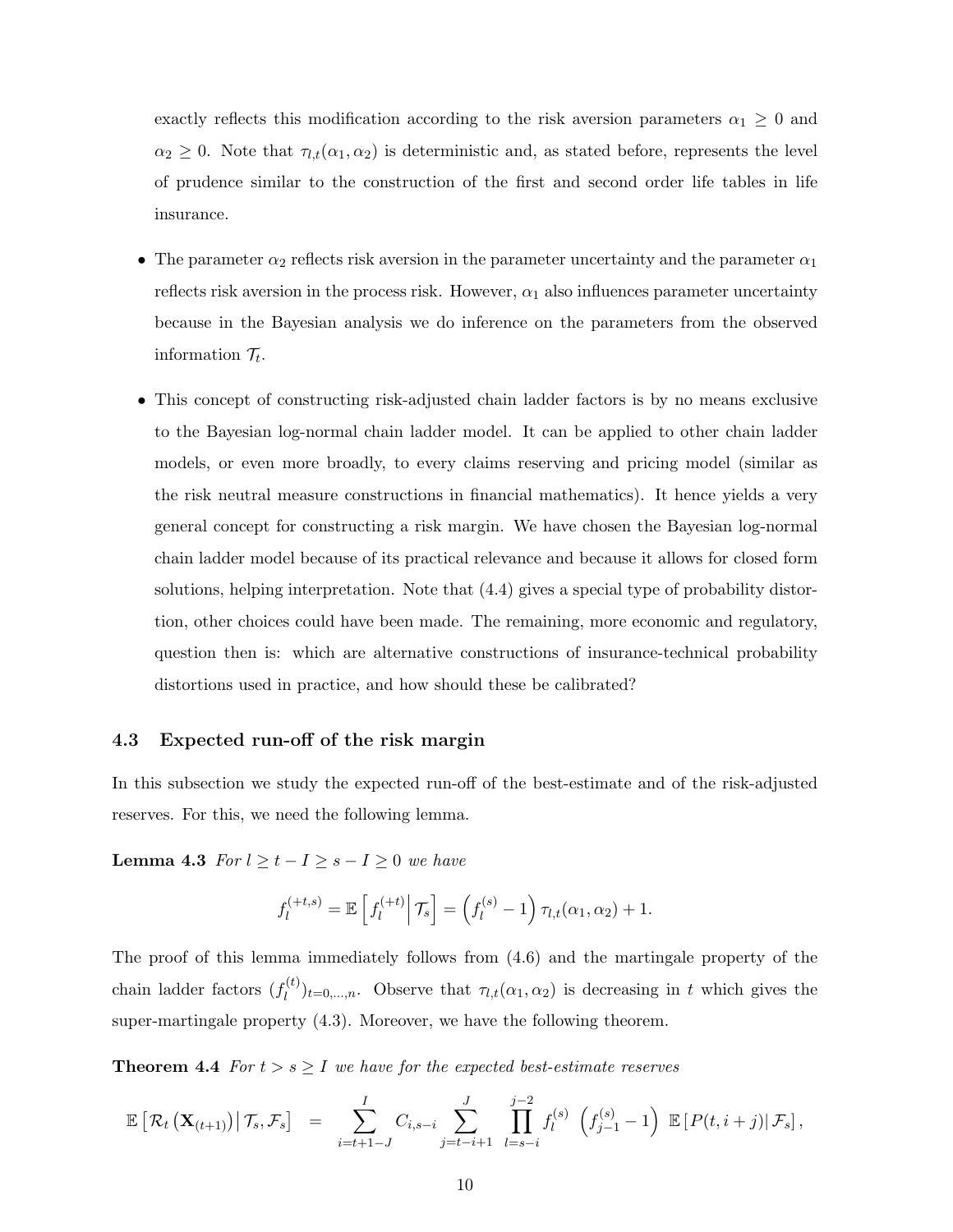and for the expected risk-adjusted reserves

$$
\mathbb{E}\left[\mathcal{R}_t^+\left(\mathbf{X}_{(t+1)}\right)\middle|\mathcal{T}_s,\mathcal{F}_s\right] = \sum_{i=t+1-J}^I \left[C_{i,s-i}\prod_{l=s-i}^{t-i-1}f_l^{(s)}\right] \times \sum_{j=t-i+1}^J \prod_{l=t-i}^{j-2}f_l^{(+t,s)}\left(f_{j-1}^{(+t,s)}-1\right)\mathbb{E}\left[P(t,i+j)\middle|\mathcal{F}_s\right].
$$

Note that, in order to project the expected run-off of the best-estimate reserves and the risk margin for  $t \geq s \geq I$ , we also need to model the expected future zero coupon bond prices  $\mathbb{E}[P(t,i+j)|\mathcal{F}_s]$ . In the next section we give a numerical example for this run-off.

## 5 Real data example

We present a real data example. The data set is a  $17 \times 17$  private liability insurance cash flow triangle. In Table 4 we provide the cumulative payments  $C_{i,j} = \sum_{l=0}^{j} X_{i,l}$  for  $i + j \leq 17$ . We choose the final accident year under consideration  $I = 17$  and we assume that all claims are settled after development year  $J = 16$ . We then consider the run-off situation at time I for  $t = I, \ldots, n = 33.$ 

Using the parameter choices from Table 4 we are able to calculate the credibility weights  $\beta_i^{(t)}$ j and the posterior means  $\phi_i^{(t)}$  $j_j^{(t)}$  at time  $t = 17$ . In Figure 1 we present the prior means  $\phi_j$ , sample



Figure 1: Prior mean  $\phi_j$ , sample mean  $\bar{\xi}_j^{(t)}$  and posterior mean  $\phi_j^{(t)}$  $j_j^{(t)}$  for  $j = 0, ..., 15$  and  $t = 17$ .

means  $\bar{\xi}_j^{(t)}$  and posterior means  $\phi_j^{(t)}$  $j_j^{(t)}$  based on the data  $\mathcal{T}_t$  with  $t = 17$ . We see that the posterior mean smooths the sample mean using the prior mean with credibility weights  $1 - \beta_i^{(t)}$  $j^{(\iota)}$ ; see also the credibility formula (3.2).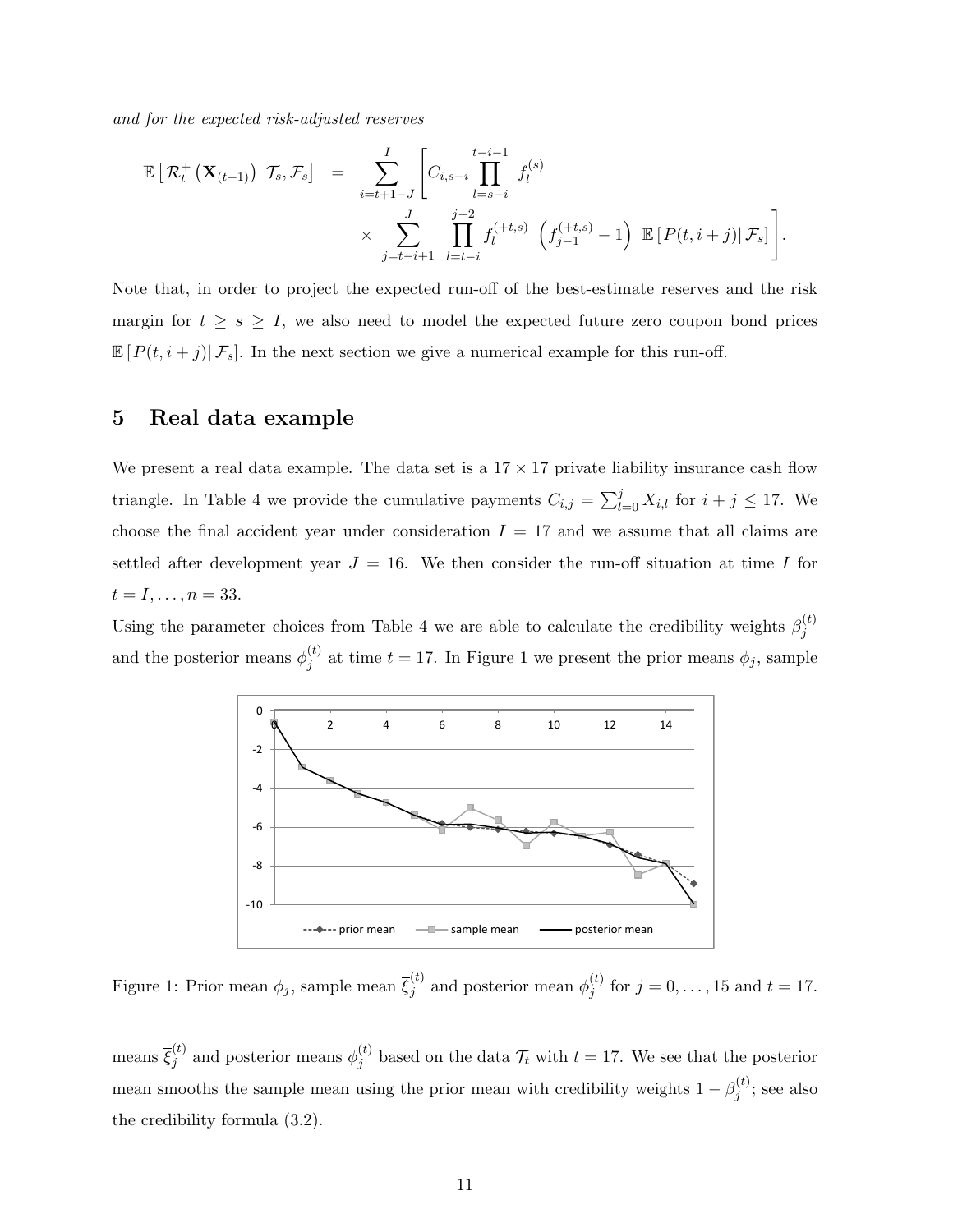Next, we need to provide the term structure for the zero coupon bond prices at time  $t = 17$  in order to calculate the best-estimate and the risk-adjusted reserves. We choose the actual CHF bond yield curve available from the Swiss National Bank<sup>∗</sup> . Finally, we choose the risk aversion parameters:  $\alpha_1 = 0.02$  and  $\alpha_2 = 1$ . Now, we are ready to calculate the best-estimate and the risk-adjusted reserves, they are given in Table 1. These reserves are calculated under the actual

|                                            |          |        | $\mathcal{R}_{17}(\mathbf{X}_{(18)}) \quad \mathcal{R}_{17}^+(\mathbf{X}_{(18)}) \quad \text{RM}_{17}(\mathbf{X}_{(18)})$ |
|--------------------------------------------|----------|--------|---------------------------------------------------------------------------------------------------------------------------|
| reserves under actual ZCB prices           | 23'977   | 25'066 | 1'089                                                                                                                     |
| nominal reserves, i.e. $P(17, k) \equiv 1$ | 24'672   | 25'814 | 1'142                                                                                                                     |
| discounting effect                         | 695      | 748    | 53                                                                                                                        |
| discounting effect in $%$                  | $2.82\%$ | 2.90\% | 4.64%                                                                                                                     |

Table 1: Best-estimate reserves  $\mathcal{R}_{17}(\mathbf{X}_{(18)})$ , risk-adjusted reserves  $\mathcal{R}_{17}^+(\mathbf{X}_{(18)})$  and risk margin  $RM_{17}(\mathbf{X}_{(18)})$  for the data set given in Table 4.

CHF bond yield curve and for nominal prices, i.e.  $P(17, k) \equiv 1$ . We observe that the discounting effect is quite small which comes from the fact that we are currently in a low interest rate period. On the other hand we obtain a risk margin  $RM_{17}(\mathbf{X}_{(18)})$  of 1'089 which is 4.54% in terms of the best-estimate reserves  $\mathcal{R}_{17}(\mathbf{X}_{18})$ . Of course, the size of this risk margin heavily depends on the choice of the risk aversion parameters. In our case we have chosen these such that we obtain a similar risk margin as in the cost-of-capital approach under the parameter choices used for Solvency II. If we choose the split of total uncertainty approach from Salzmann-Wüthrich [10] with security loading  $\phi = 2$  and cost-of-capital rate  $c = 6\%$  (see formula (4.2) in [10] and TP.5.25 in [9]) we obtain for nominal reserves a risk margin of 1'107 (see also Table 3) which is comparable to the 1'142 of the probability distortion approach. Finally, the balancing between  $\alpha_1$  and  $\alpha_2$  was done such that if we turn off one of these two parameters then the risk margin has similar size; see Table 2. The question of the choice of the risk aversion parameters also needs input from the regulator. The latter gives the legal framework within which a loss portfolio transfer needs to take place. This question concerns whether or not the insurance portfolio is sent into run-off. Moreover, the regulator needs to decide at which state of the economy this transfer should take place between so-called willing financial agents because this also determines their risk aversion.

In Table 3 we compare the probability distortion approach (4.5) to the split of total uncertainty

<sup>∗</sup>Swiss National Bank's website: www.snb.ch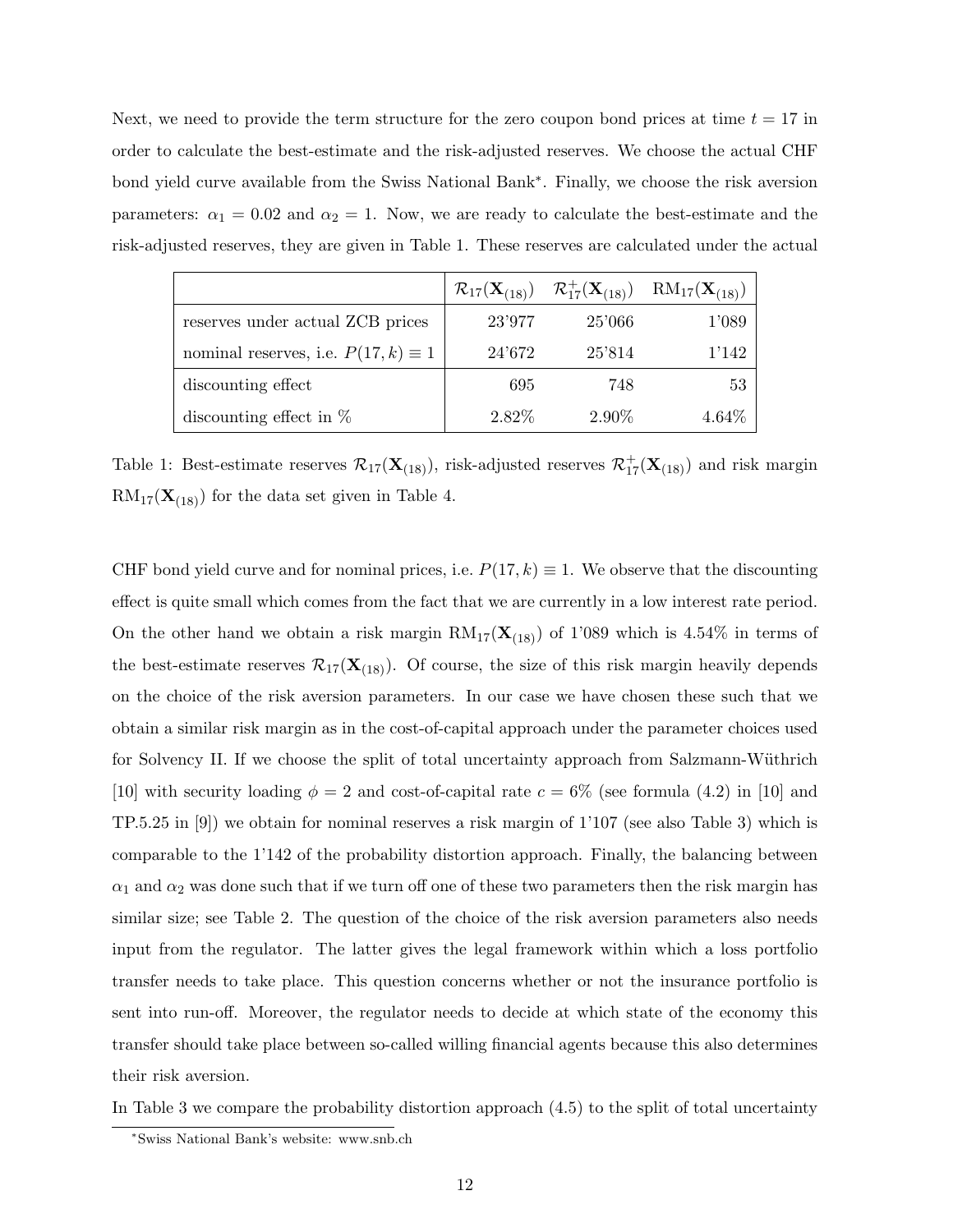|                                      |        |        | $\mathcal{R}_{17}(\mathbf{X}_{(18)}) \quad \mathcal{R}_{17}^+(\mathbf{X}_{(18)}) \quad \text{RM}_{17}(\mathbf{X}_{(18)})$ |
|--------------------------------------|--------|--------|---------------------------------------------------------------------------------------------------------------------------|
| $\alpha_1 = 0.02$ and $\alpha_2 = 1$ | 23'977 | 25'066 | 1'089                                                                                                                     |
| $\alpha_1 = 0$ and $\alpha_2 = 1$    | 23'977 | 24'478 | 501                                                                                                                       |
| $\alpha_1 = 0.02$ and $\alpha_2 = 0$ | 23'977 | 24'546 | 568                                                                                                                       |

Table 2: Best-estimate reserves  $\mathcal{R}_{17}(\mathbf{X}_{(18)})$ , risk-adjusted reserves  $\mathcal{R}_{17}^+(\mathbf{X}_{(18)})$  and risk margin  $RM_{17}(\mathbf{X}_{(18)})$  for different risk aversion parameter choices.

| nominal reserves                            |        |        | $\mathcal{R}_{17}(\mathbf{X}_{(18)}) \quad \mathcal{R}^+_{17}(\mathbf{X}_{(18)}) \quad \text{RM}_{17}(\mathbf{X}_{(18)})$ |
|---------------------------------------------|--------|--------|---------------------------------------------------------------------------------------------------------------------------|
| probability distortion approach $(4.5)$     | 24'672 | 25'814 | 1'142                                                                                                                     |
| split of total uncertainty approach [10]    | 24'672 | 25'779 | 1'107                                                                                                                     |
| proportional scaling proxy $TP.5.41$ in [9] | 24'672 | 25'350 | 678                                                                                                                       |

Table 3: Comparison of probability distortion approach (4.5), split of total uncertainty approach [10] and proportional scaling proxy TP.5.41 in [9] in the risk measure framework of [10].

approach (proposed in Salzmann-Wüthrich  $[10]$ ) and to the proportional scaling proxy (which is the method used in QIS5 [9], Article TP.5.41, see also Salzmann-Wüthrich  $[10]$  and Keller [7]). We see that in this example the proportional scaling proxy is clearly below the other two approaches. This is further investigated in Figure 3 below (we also refer to Wüthrich  $[13]$ ). Next, we calculate the expected run-off of the best-estimate reserves and the risk margin. Therefore, we need a stochastic model for the development of the term structure which determines future zero coupon bond prices; see Theorem 4.4. For simplicity we only consider nominal cash flows for the run-off analysis which avoids modeling future zero coupon bond prices, i.e. we set  $P(t, k) \equiv 1$  for  $t, k \geq 17$ . Figure 3 provides for this case the expected run-off of the best-estimate reserves and the risk margin.

Finally, we calculate the expected relative run-off of the risk margins defined by

$$
w_k = \frac{\mathbb{E}\left[\text{RM}_k\left(\mathbf{X}_{(k+1)}\right) | \mathcal{T}_{17}, \mathcal{F}_{17}\right]}{\text{RM}_{17}\left(\mathbf{X}_{(18)}\right)} \quad \text{for } k \geq 17.
$$

We observe that the split of total uncertainty approach  $v_k(1)$ , as defined in Salzmann-Wüthrich [10], gives a similar picture to the risk margin run-off pattern  $w_k$ , see Figure 3. On the other hand, the proportional scaling proxy  $v_k(2)$  from Article TP.5.41 in QIS5 [9], (see also Salzmann-Wüthrich [10] and Keller [7]) clearly under-estimates run-off risks. This agrees with the findings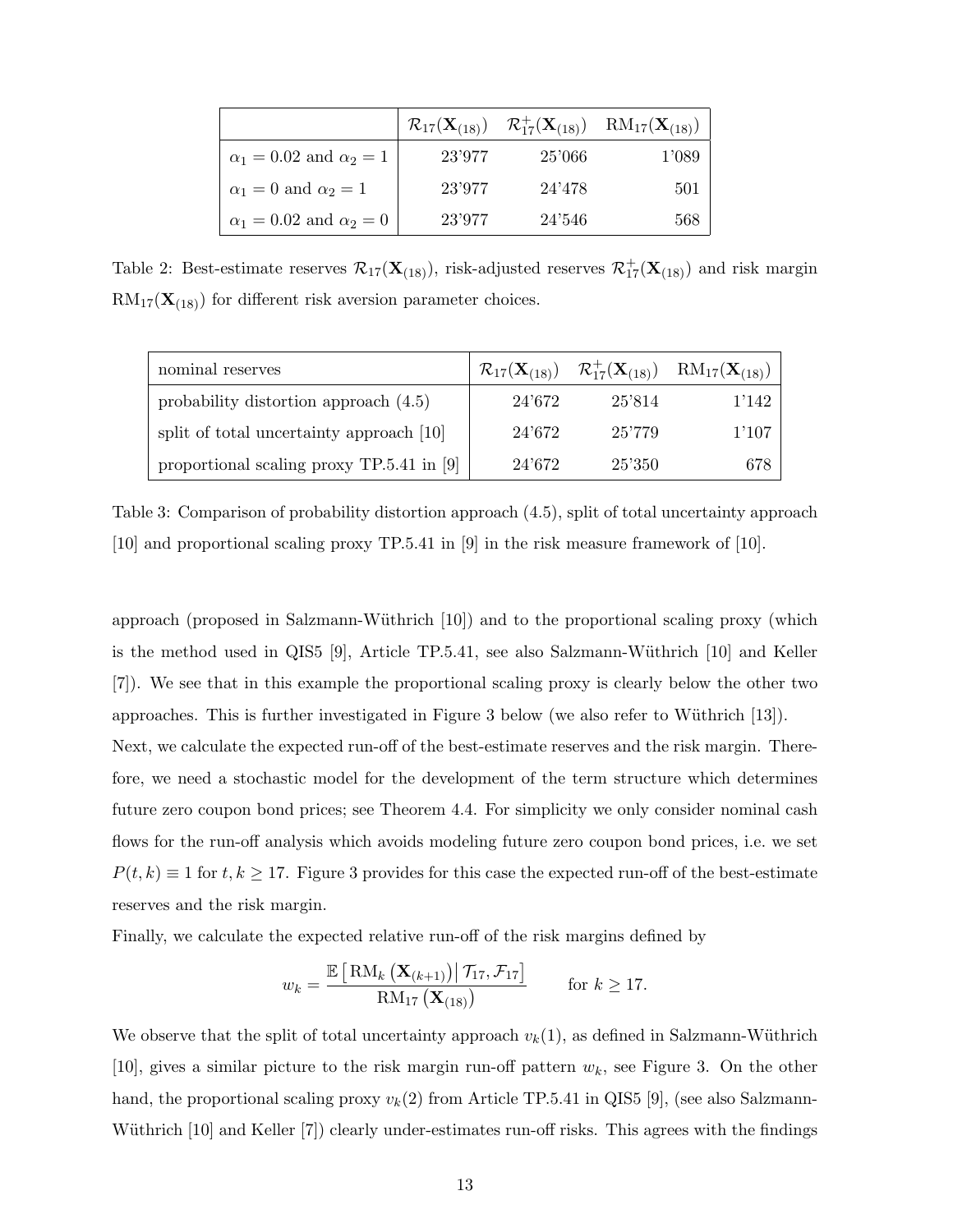

Figure 2: Expected run-off of the best-estimate reserves  $\mathbb{E}\left[\left.\mathcal{R}_{k}\left(\mathbf{X}_{(k+1)}\right)\right|\mathcal{T}_{17},\mathcal{F}_{17}\right]$  and the risk margin  $\mathbb{E}\left[\text{RM}_k\left(\mathbf{X}_{(k+1)}\right) | \mathcal{T}_{17}, \mathcal{F}_{17}\right]$  for  $k = 17, \ldots, n-1$ .

in Wüthrich [13] and reflects that the expected claims reserves as volume measure for the run-off risk scaling is not appropriate. The main reason for this under-estimation of the proportional scaling proxy is that the payout of the claims reserves takes places much faster than the release of insurance technical risk because we first settle small non-risky claims and risky claims stay in the run-off portfolio for much longer accounting for the fact that their settlement is more difficult.

## 6 Conclusion

We have considered the concept of insurance-technical probability distortions for the calculation of the risk margin in non-life insurance. This concept is based on the assumption that financial agents are risk averse which is reflected by a positive correlation between the insurance-technical probability distortions and the insurance cash flows. This then provides, in a natural and mathematically consistent way, a positive risk margin. For our specific choice within the Bayesian log-normal chain ladder model we have found that this concept results in choosing prudent chain ladder factors. The prudence margin reflects the risk aversion in process risk and parameter uncertainty. We have compared our choice of the risk margin to the methods used in practice and we have found that the qualitative results are similar to the more advanced methods presented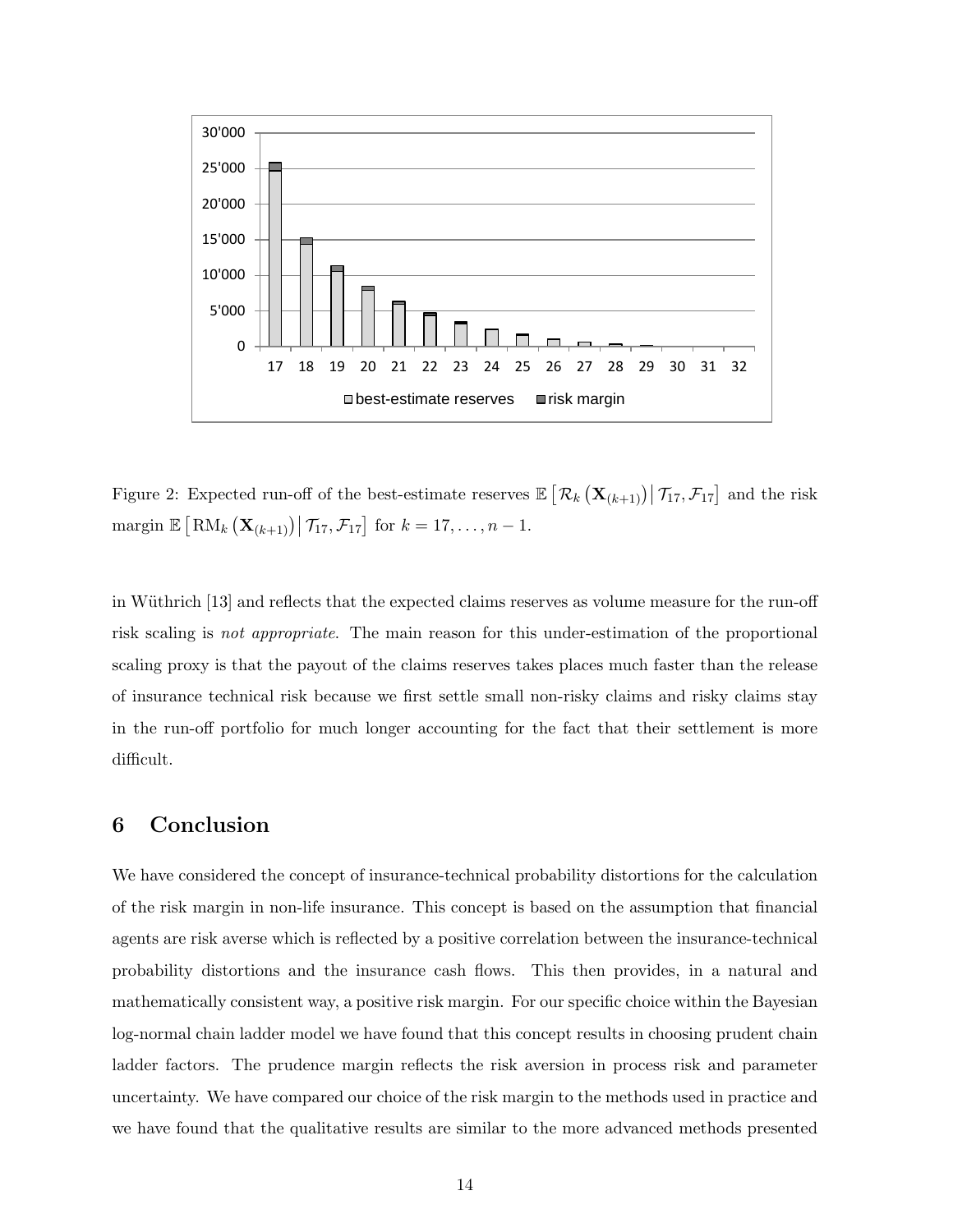

Figure 3: Expected relative run-off of the risk margins  $w_k$ ,  $k \geq 17$ , compared to the split of total uncertainty approach  $v_k(1)$  of Salzmann-Wüthrich [10] and the proportional scaling proxy  $v_k(2)$  (see Article TP.5.41 in QIS5 [9] and Salzmann-Wüthrich [10]).

in Salzmann-Wüthrich [10].

In the present paper we have chosen one specific insurance-technical probability distortion because this choice has led to closed form solutions. Future research should investigate alternative constructions of probability distortions (according to market behavior of financial agents) and it should also investigate the question how these choices can be calibrated. In our example, we have assumed that the insurance cash flow is independent from financial market developments. This has resulted in the choice of the default-free zero coupon bond as replicating financial instrument. Future research should also analyze situations where this independence assumption is not appropriate.

## A Proofs

Proof of Lemma 4.1. The strict positivity and the martingale property immediately follow from the definition of  $\varphi$ . So there remains the proof of the normalization  $\varphi_0 = 1$ . Using the assumptions of Model 2.1 and the tower property we obtain (note that  $\mathcal{T}_0 = \{\emptyset, \Omega\})$ 

$$
\varphi_0 = \mathbb{E} [\varphi_n] = \mathbb{E} [\mathbb{E} [\varphi_n | \mathbf{\Phi}]] = \mathbb{E} \left[ \prod_{j=0}^{J-1} \exp \left\{ (I\alpha_1 + \alpha_2) \Phi_j - (I\alpha_1 + \alpha_2) \phi_j - (I\alpha_1 + \alpha_2)^2 s_j^2 / 2 \right\} \right] = 1.
$$

This proves the claim.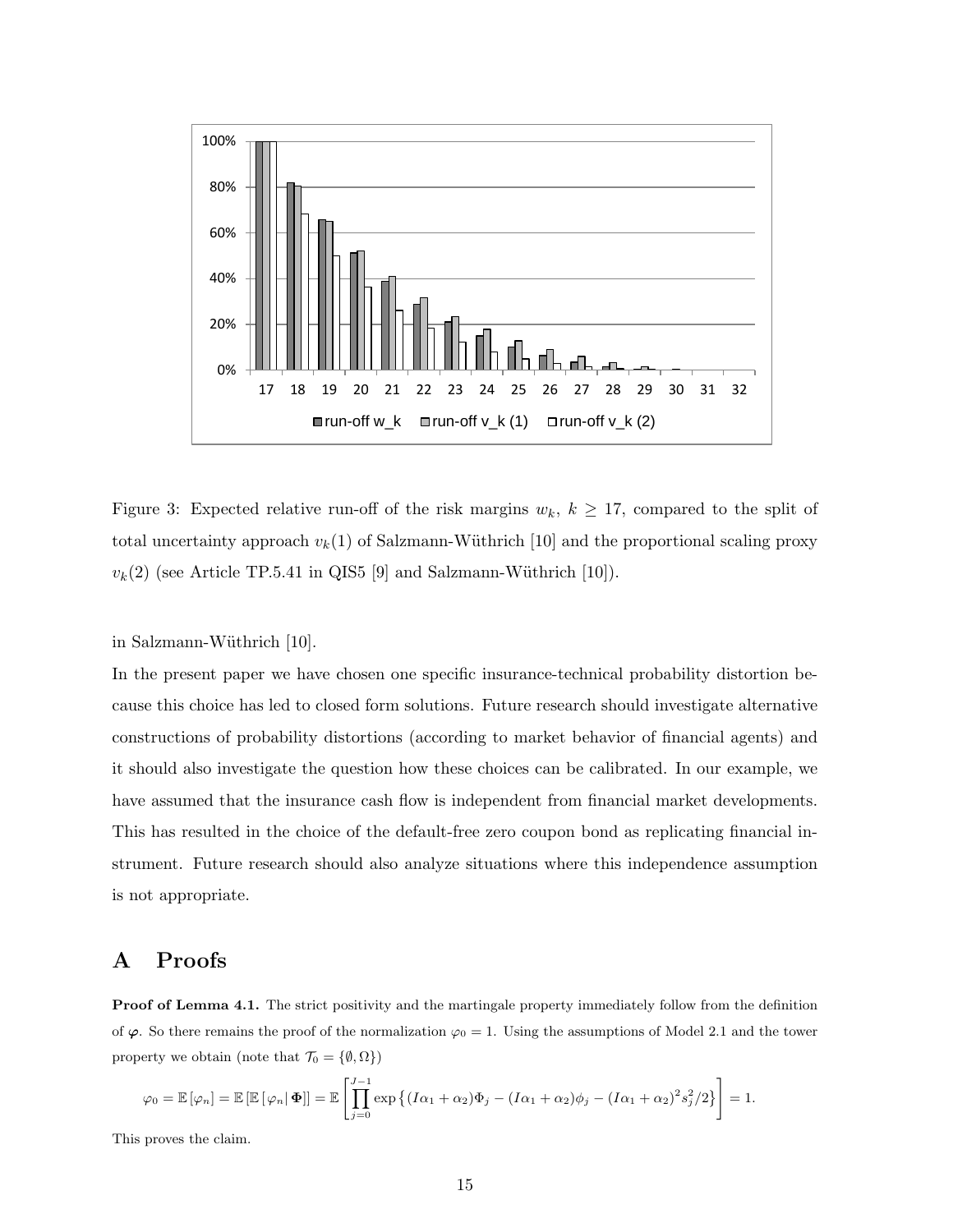**Proof of Theorem 4.2.** Note that we have  $C_{i,k-i} = X_{i,k-i} - X_{i,k-i-1}$ , therefore it is sufficient to prove the claim for cumulative claims  $C_{i,k-i}$ . We first condition on the knowledge of the chain ladder parameters  $\Phi$ ,

$$
\frac{1}{\varphi_t} \mathbb{E} \left[ \varphi_k \ C_{i,k-i} \big| \mathcal{T}_t \right] = \frac{1}{\varphi_t} \mathbb{E} \left[ \varphi_n \ C_{i,k-i} \big| \mathcal{T}_t \right] = \frac{1}{\varphi_t} \mathbb{E} \left[ \mathbb{E} \left[ \varphi_n \ C_{i,k-i} \big| \mathcal{T}_t, \Phi \right] \right] \mathcal{T}_t \right].
$$

Further,

$$
\varphi_n = \left[ \prod_{j=1}^J \prod_{l=1}^I \exp \left\{ \alpha_1 \xi_{l,j} \right\} \right] \prod_{j=0}^{J-1} \exp \left\{ \alpha_2 \Phi_j - (I\alpha_1 + \alpha_2) \phi_j - (I\alpha_1 + \alpha_2)^2 \frac{s_j^2}{2} - I\alpha_1^2 \frac{\sigma_j^2}{2} \right\}.
$$

This means, that conditionally on  $\Phi$ , the first term in the brackets is the only random term in  $\varphi_n$ . Define

$$
\varphi_t^{\Phi} = \mathbb{E} \left[ \varphi_n | \mathcal{T}_t, \Phi \right] = \prod_{j=1}^J \prod_{l=1}^{(t-j)\wedge I} \exp \left\{ \alpha_1 \xi_{l,j} - \alpha_1 \Phi_{j-1} - \alpha_1^2 \sigma_{j-1}^2 / 2 \right\}
$$

$$
\times \prod_{j=0}^{J-1} \exp \left\{ (I\alpha_1 + \alpha_2) \Phi_j - (I\alpha_1 + \alpha_2) \phi_j - (I\alpha_1 + \alpha_2)^2 \frac{s_j^2}{2} \right\}.
$$

Hence, for  $k > t$ ,

$$
\mathbb{E}\left[\varphi_n \; C_{i,k-i} \,|\, \mathcal{T}_t, \boldsymbol{\Phi}\right] \;\; = \;\; \mathbb{E}\left[\varphi_k^{\boldsymbol{\Phi}} \; C_{i,k-i} \,|\, \mathcal{T}_t, \boldsymbol{\Phi}\right].
$$

For the last term, note that  $(\varphi_t^{\Phi})_{t=0,\ldots,n}$  is a martingale for the filtration  $(\mathcal{T}_t, \Phi)_{t=0,\ldots,n}$  and that the cumulative claim

$$
C_{i,k-i} = C_{i,t-i} \prod_{j=t-i+1}^{k-i} (\exp{\{\xi_{i,j}\}} + 1)
$$

only contains terms for accident year i which are conditionally independent given  $\Phi$ . This implies that, for  $k > t$ ,

$$
\mathbb{E}\left[\varphi_k^{\Phi} C_{i,k-i}\Big|\,\mathcal{T}_t,\Phi\right] = \varphi_t^{\Phi} C_{i,t-i} \prod_{j=t-i}^{k-i-1} \left(\exp\left\{\Phi_j + \alpha_1\sigma_j^2 + \sigma_j^2/2\right\} + 1\right).
$$

We therefore conclude that

$$
\frac{1}{\varphi_t} \mathbb{E} \left[ \varphi_k \ C_{i,k-i} \middle| \mathcal{T}_t \right] = \frac{C_{i,t-i}}{\varphi_t} \mathbb{E} \left[ \varphi_t^{\Phi} \prod_{j=t-i}^{k-i-1} \left( \exp \left\{ \Phi_j + \alpha_1 \sigma_j^2 + \sigma_j^2 / 2 \right\} + 1 \right) \middle| \mathcal{T}_t \right]. \tag{A.1}
$$

There are three important observations that allow to calculate this last expression. The first is that  $\mathbb{E} \left[\varphi_t^{\Phi}\right| \mathcal{T}_t \right] =$  $\varphi_t$  (which is the tower property for conditional expectations). The second comes from Theorem 3.1, namely we have posterior independence of the  $\Phi_j$ 's, conditionally given  $\mathcal{T}_t$ . This implies that expected values over the products of  $\Phi_j$  can be rewritten as products over expected values. The third observation is that in the expected value of (A.1) we have exactly the same product terms as in  $\varphi_t$  except for the development periods  $j \in \{t-i, \ldots, k-i-1\}$ . This implies that all terms cancel except the ones that belong to these development parameters. If, in addition, we cancel all constants and  $\mathcal{T}_t$ -measurable terms we arrive at

$$
\frac{1}{\varphi_t} \mathbb{E}\left[\varphi_k C_{i,k-i} | \mathcal{T}_t\right]
$$
\n
$$
= C_{i,t-i} \prod_{j=t-i}^{k-i-1} \frac{\mathbb{E}\left[\exp\left\{([I - (t-j-1)]\alpha_1 + \alpha_2)\Phi_j\right\} \left(\exp\left\{\Phi_j + \alpha_1 \sigma_j^2 + \sigma_j^2/2\right\} + 1\right) | \mathcal{T}_t\right]}{\mathbb{E}\left[\exp\left\{\left([I - (t-j-1)]\alpha_1 + \alpha_2\right)\Phi_j\right\} | \mathcal{T}_t\right]}.
$$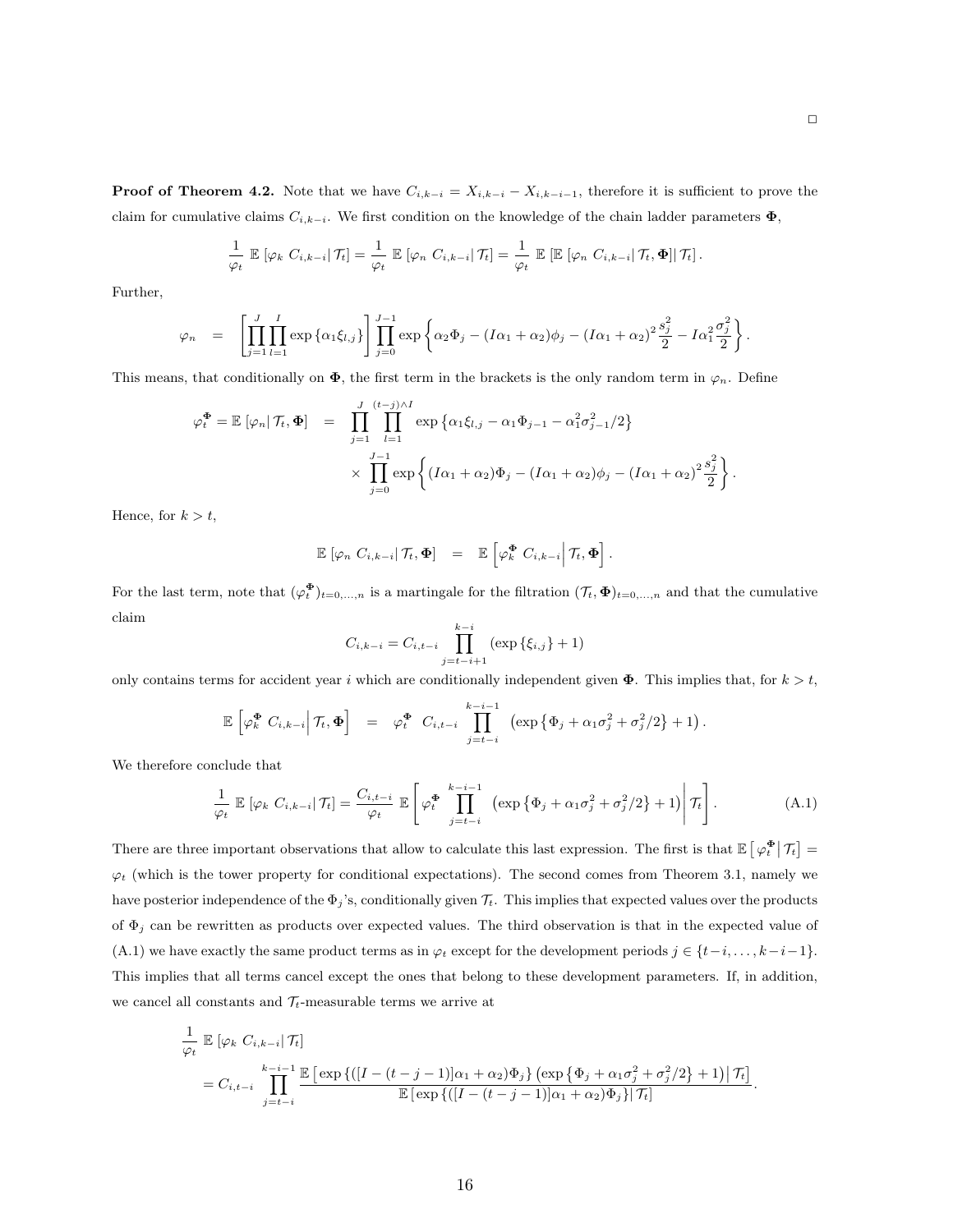So there remains the calculation of the terms in the product of the right-hand side of the equality above. Using Theorem 3.1 we obtain, for  $j \in \{t - i, \ldots, k - i - 1\}$ ,

$$
\frac{\mathbb{E}\left[\exp\left\{\left(\left[I - (t - j - 1)\right]\alpha_1 + \alpha_2\right)\Phi_j\right\} \left(\exp\left\{\Phi_j + \alpha_1\sigma_j^2 + \sigma_j^2/2\right\} + 1\right)\right]\mathcal{T}_t\right]}{\mathbb{E}\left[\exp\left\{\left([I - (t - j - 1)]\alpha_1 + \alpha_2\right)\Phi_j\right\}|\mathcal{T}_t\right]} \n= \frac{\mathbb{E}\left[\exp\left\{\left(1 + \alpha_2 + [I - (t - j - 1)]\alpha_1\right)\Phi_j\right\}|\mathcal{T}_t\right]}{\mathbb{E}\left[\exp\left\{\left(\alpha_2 + [I - (t - j - 1)]\alpha_1\right)\Phi_j\right\}|\mathcal{T}_t\right]} \exp\left\{\alpha_1\sigma_j^2 + \sigma_j^2/2\right\} + 1 \n= \exp\left\{\phi_j^{(t)} + (s_j^{(t)})^2/2 + \sigma_j^2/2\right\} \exp\left\{\left(\alpha_2 + [I - (t - j - 1)]\alpha_1\right)\left(s_j^{(t)}\right)^2 + \alpha_1\sigma_j^2\right\} + 1.
$$

This proves Theorem 4.2.

Proof of Theorem 4.4. We only prove the claim for the best-estimate reserves because the proof for the riskadjusted reserves is completely analogous. From Corollary 3.2 we see that  $\phi_l^{(t)}$  is the only random term in  $f_l^{(t)}$ . Therefore we can concentrate on this term. First we study the decoupling of  $\phi_l^{(t)}$  conditionally given  $\mathcal{T}_{t-1}$ . If we use the credibility formula for this term we obtain

$$
\phi_l^{(t)} = \beta_l^{(t)} \, \overline{\xi}_l^{(t)} + \left(1 - \beta_l^{(t)}\right) \phi_l = \gamma_l^{(t-1)} \, \xi_{t-l-1,l+1} + \left(1 - \gamma_l^{(t-1)}\right) \, \phi_l^{(t-1)},
$$

with credibility weight given by

$$
\gamma_l^{(t-1)} = \frac{s_l^2}{\sigma_l^2 + (t - l - 1)s_l^2}.
$$

This is the well-known iterative update mechanism of credibility estimators; see for example Bühlmann-Gisler [3], Theorem 9.6. Therefore, conditional on  $\mathcal{T}_{t-1}$ ,  $\xi_{t-l-1,l+1}$  is the only random term in  $f_l^{(t)}$ . Since all these terms belong to different accident years and development periods for  $l \in \{t - i, \ldots, J - 1\}$  we have posterior independence, conditional on  $\mathcal{T}_{t-1}$ , which implies, for  $k > t \geq I$ , that

$$
\mathbb{E}\left[C_{i,t-i}\prod_{l=t-i}^{j-2}f_l^{(t)}\left(f_{j-1}^{(t)}-1\right)\middle|\mathcal{T}_s\right] = \mathbb{E}\left[\mathbb{E}\left[C_{i,t-i}\prod_{l=t-i}^{j-2}f_l^{(t)}\left(f_{j-1}^{(t)}-1\right)\middle|\mathcal{T}_{t-1}\right]\middle|\mathcal{T}_s\right]
$$
\n
$$
= \mathbb{E}\left[\mathbb{E}\left[C_{i,t-i}\middle|\mathcal{T}_{t-1}\right]\prod_{l=t-i}^{j-2}\mathbb{E}\left[f_l^{(t)}\middle|\mathcal{T}_{t-1}\right]\mathbb{E}\left[f_{j-1}^{(t)}-1\middle|\mathcal{T}_{t-1}\right]\middle|\mathcal{T}_s\right] = \mathbb{E}\left[C_{i,t-i-1}\prod_{l=t-i-1}^{j-1}f_l^{(t-1)}\left(f_{j-1}^{(t-1)}-1\right)\middle|\mathcal{T}_s\right].
$$

Iteration of this argument completes the proof.

 $\Box$ 

 $\Box$ 

Acknowledgment. The authors would like to thank the referees for their constructive comments on an earlier version of the paper.

## References

- [1] Artzner, P., Eisele, K. (2010). Supervisory insurance accounting mathematics for provision and solvency capital - requirement. Astin Bulletin 40/2, 569-585.
- [2] Bühlmann, H., Delbaen, F., Embrechts, P., Shiryaev, A.N. (1998). On Esscher transforms in discrete finance models. Astin Bulletin 28/2, 171-186.
- [3] Bühlmann, H., Gisler, A. (2005). A Course in Credibility Theory and its Applications. Springer.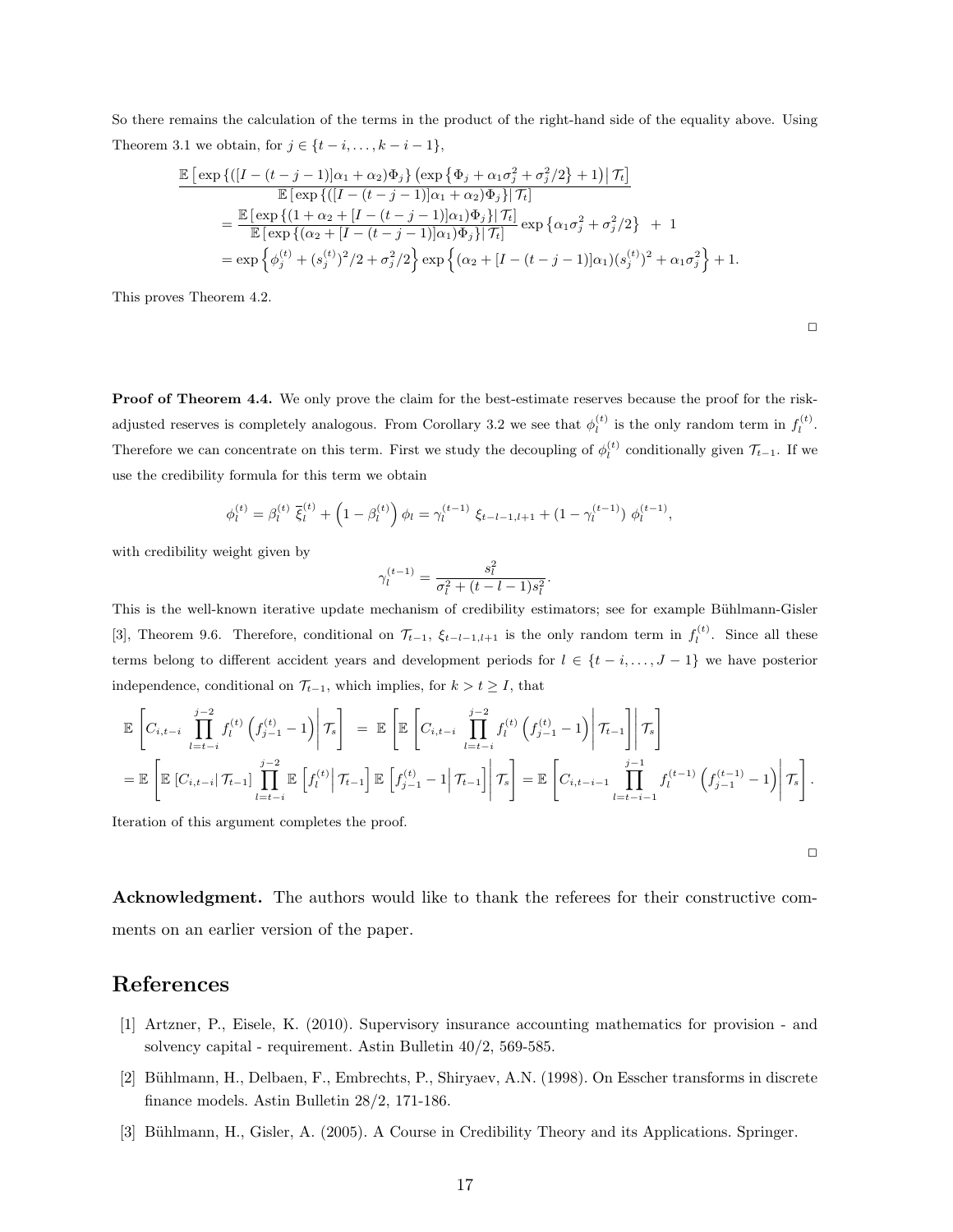- [4] Denuit, M., Dhaene, J., Goovaerts, M., Kaas, R., Laeven, R. (2006). Risk measurement with equivalent utility principles. Statistics  $\&$  Decisions 24/1, 1-25.
- [5] Föllmer, H, Schied, A. (2004). Stochastic Finance. 2nd edition. de Gruyter, Studies in Mathematics 27.
- [6] Fortuin, C.M., Kasteleyn, P.W., Ginibre, J. (1971). Correlation inequalities on some partially ordered sets. Comm. Math. Phys. 22, 89-103.
- [7] Keller, P. (2006). A primer for calculating the Swiss Solvency Test "cost of capital" for a market value margin. Federal Office of Private Insurance. Available under: https://eiopa.europa.eu/fileadmin/tx dam/files/consultations/QIS/QIS2/ PrimerCoCM\_wo\_Scenarios\_2006\_04\_26.pdf
- [8] Möhr, C. (2010). Market-consistent valuation of insurance liability by cost of capital. Submitted preprint.
- [9] Quantitative Impact Study QIS5 (2010). QIS5 Technical Specifications. Annex to Call for Advice from CEIOPS on QIS5, Brussels, 5 July 2010.
- [10] Salzmann, R., Wüthrich, M.V. (2010). Cost-of-capital margin for a general insurance liability runoff. Astin Bulletin 40/2, 415-451.
- [11] Tsanakas, A., Christofides, N. (2006). Risk exchange with distorted probabilities. Astin Bulletin 36/1, 219-244.
- [12] Wang, S.S. (2000). A class of distortion operators for pricing financial and insurance risks. J. Risk Insurance 67/1, 15-36.
- [13] Wüthrich, M.V. (2010). Runoff of the claims reserving uncertainty in non-life insurance: a case study. Zavarovalniski horizonti 6/3, 5-18.
- [14] Wüthrich, M.V., Bühlmann, H., Furrer, H. (2010). Market-Consistent Actuarial Valuation. 2nd edition. Springer.
- [15] Wüthrich, M.V., Merz, M. (2008). Stochastic Claims Reserving Methods in Insurance. Wiley.